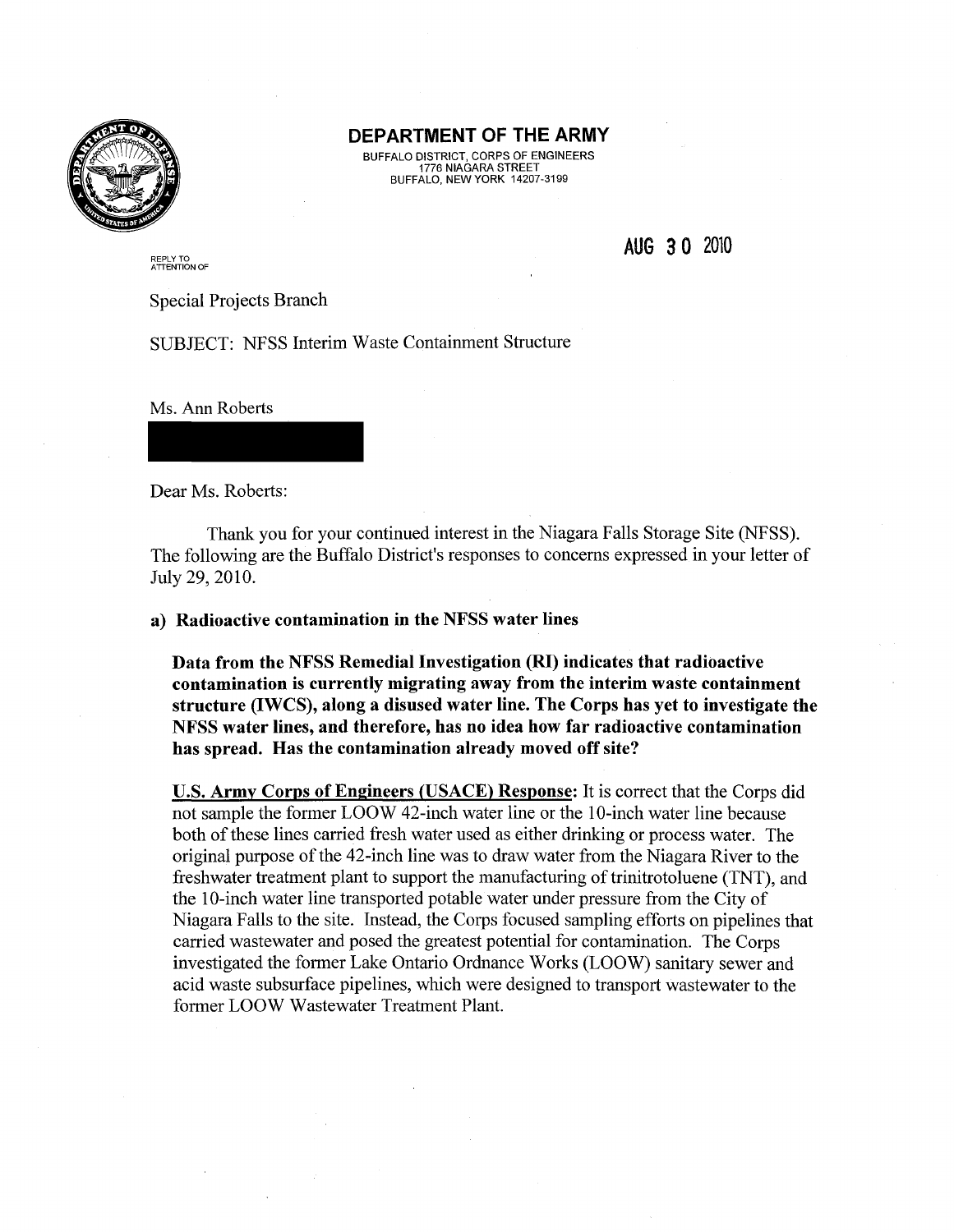It is also correct that Figures 5-1 to 5-4 in the NFSS Remedial Investigation Report (RIR) (December 2007) showed potential uranium plumes<sup>[1](#page-1-0)</sup> extending from the southern end of the IWCS (from temporary well point (TWP 833)) along a water line to a manhole in the sanitary sewer line (sample location MH06) approximately 375 feet away. (Please note that the sanitary sewer was plugged where it leaves the site.) However, upon further consideration, the Corps determined that using data from samples collected from within the former sanitary sewer and acid waste pipelines to delineate potential groundwater contamination was not only overly conservative but also an inappropriate use of this data since this data represents contamination contained within the lines and not contamination in the groundwater. The revised uranium groundwater plumes will be presented in the RIR Addendum.

During the RI, temporary well point TWP823 was located at the northern property boundary of the NFSS, near the area where several of the underground utility lines (including the sanitary and water lines) exit the property. The well was screened in the upper water bearing zone and the analytical data indicated that no chemicals or radionuclides exceeded the background upper tolerance limits (UTLs), demonstrating that contaminants are not migrating off-site.

### **b) No monitoring of the water levels inside the IWCS**

**The performance of the IWCS (its ability to isolate the high level radioactive waste inside from the surrounding environment) was to be assessed by a performance monitoring program which would run for a minimum of 5 years. The program was based on measuring water levels inside the IWCS and would provide instantaneous data, 24 hours a day. Increasing water levels inside the IWCS would signify water infiltration, in other words, containment failure.** 

**Data from the first year of the program shows increased water levels. Monitoring the water levels inside the IWCS provides an early warning system for IWCS failure. However, the Corps did not review this crucial data for the IWCS and did not undertake monitoring of the water levels inside the IWCS.**

**USACE Response:** In May 1986, Bechtel National, Inc. (BNI) on behalf of the U.S. Department of Energy issued a "Report on the Performance Monitoring System for the Waste Containment at the Niagara Falls Storage Site" that outlined the program that would be used to monitor the integrity of the IWCS. The performance monitoring program would consist in part of the installation of vibrating wire pressure transducers (VWPTs) to measure the water levels inside the IWCS and pneumatic pressure transducers (PPT) to verify the output of the VWPTs. The report indicated that the operation of the VWPTs and PPTs were to "continue for a minimum of 5 years (through 1991) but may be maintained for a longer period depending upon the results

<span id="page-1-0"></span> <sup>1</sup> A plume is defined as a line or column of water containing chemicals moving from the source to areas further away.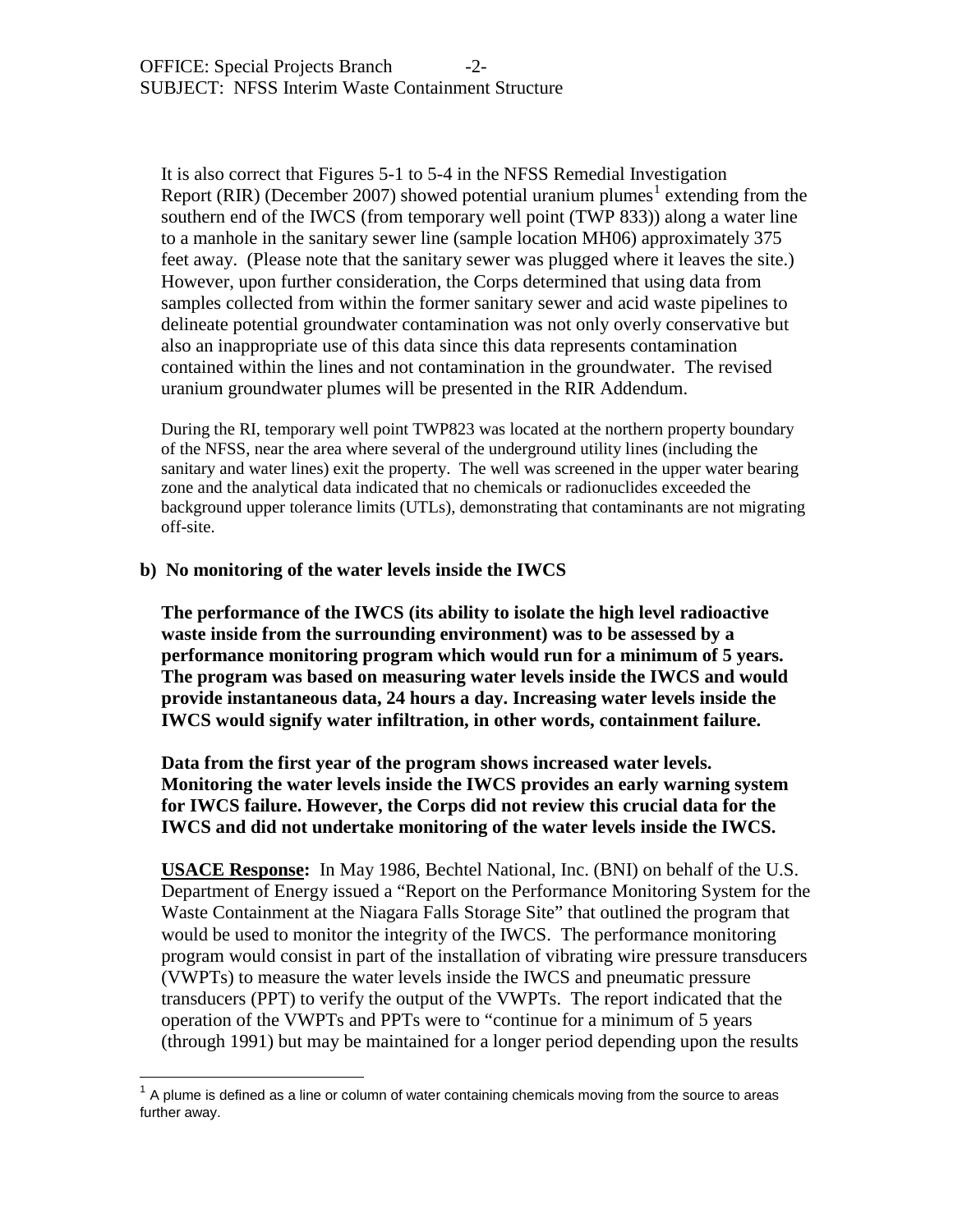observed." A total of 13 VWPTs and three PPTs were installed. Once the program was established, the VWPT readings were transmitted automatically on a daily basis and the PPTs were read manually every month.

Between 1987 and 1992, BNI issued annual performance monitoring reports that presented and evaluated the data. Despite numerous operating problems (electrical malfunctions and lightning strikes), the reports generally concluded that the data, which showed seasonal variations in water levels inside the IWCS, indicated no weakness in the clay cap, cutoff wall, cutoff dike, or the gray clay unit and demonstrated a trend toward water-level equalization within the IWCS. The manual readings of the PPTs were discontinued in 1990 because BNI reported that they confirmed that the VWPTs were functioning properly and were no longer needed.

USACE has reviewed the VWPT and PPT data presented in the performance monitoring reports and can draw no conclusions regarding the water levels inside the IWCS based on the data presented. Overall, it appeared that the VWPTs never functioned properly since numerous significant elevation changes were noted in several of the transducers. In addition, the data reported for the PPTs does not appear to correlate well with the VWPT data, yet it was determined that the use of these instruments could be discontinued because the VWPTs were functioning properly.

BNI estimated the life span of the VWPT system to be 25 years, and that assumes a functioning, well maintained system. The VWPTs have remained idle for 15 years and the data over the first five years of operation indicated serious operational issues (e.g., two lightning strikes). Therefore, it would not be feasible to resurrect the VWPT monitoring system.

It remains the Corps' position that the IWCS is performing as designed and will do so through the CERCLA study period. In addition, the Corps does not support penetrating the functional cap to install equipment to measure water levels inside the IWCS. Chief of the Radiation & Indoor Air Branch, U.S. Environmental Protection Agency (EPA) Region 2, expressed the same opinion regarding the performance of the IWCS and maintaining the integrity of the cap at the public workshop held in Lewiston, N.Y. on June 23, 2010.

## **c) No monitoring of the groundwater below the IWCS**

**The Department of Energy (DOE) set up a comprehensive groundwater monitoring program for the IWCS to analyze the groundwater near the surface and the groundwater beneath the IWCS to detect contaminants migrating away from the IWCS. The groundwater monitoring program acts as a secondary, albeit delayed method, of detecting IWCS failure. Monitoring of the lower groundwater around the IWCS ceased in 1995 without satisfactory explanation,**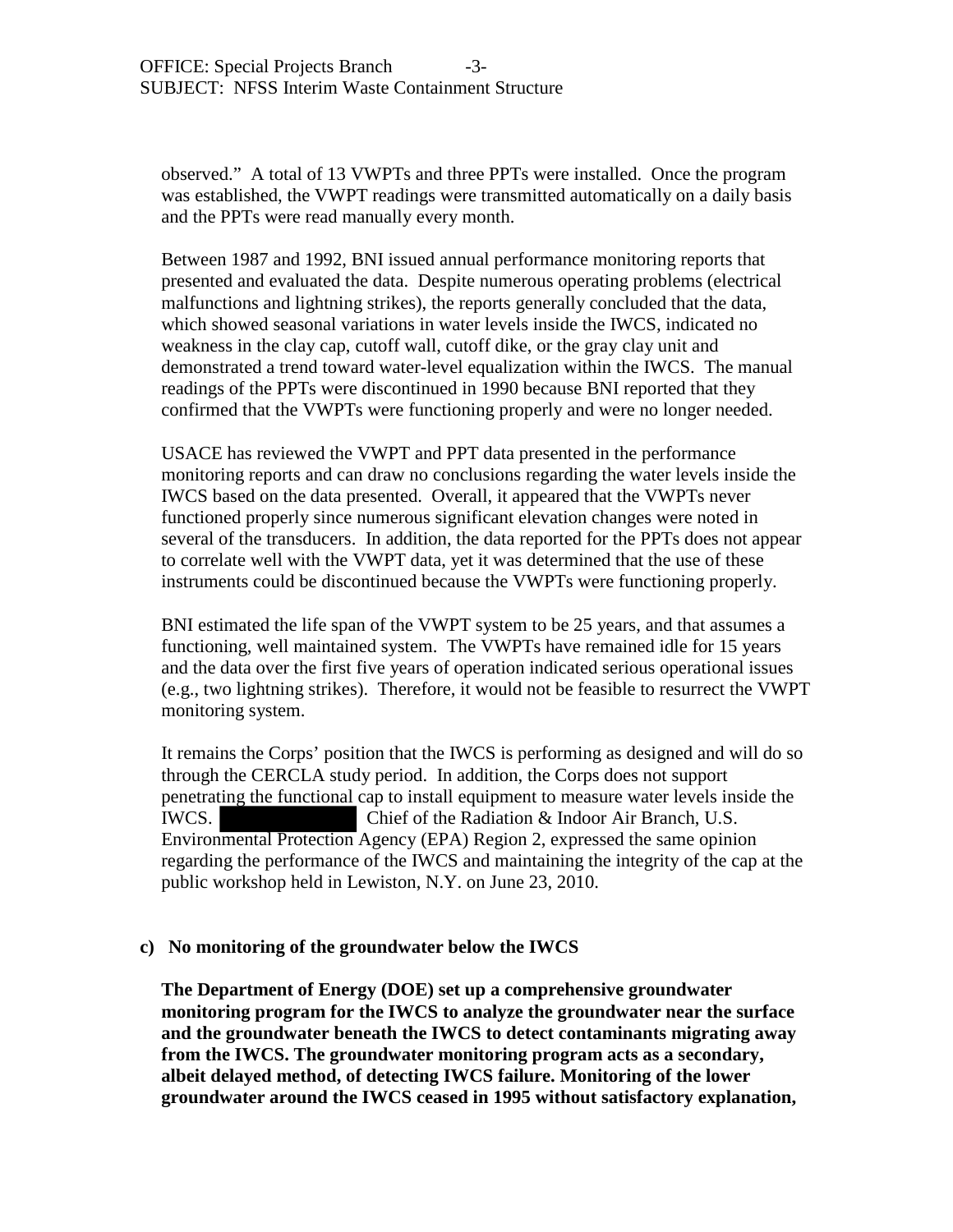**following the detection of radioactive contamination in the lower groundwater. From 1997 until 2008, as part of the NFSS Environmental Surveillance Program, the Corps continued to sample and analyze only the upper groundwater around the IWCS.**

**During the NFSS RI, the Corps sampled and analyzed groundwater from all of the IWCS monitoring wells in the UWBZ, but did not sample three key IWCS monitoring wells in the LWBZ, including the well where DOE had previously detected radioactive contamination.**

**USACE Response:** For six years, between 1986 and 1992, the DOE monitored groundwater in wells screened in both the upper and lower water bearing zones. In 1993, the DOE modified the sampling program by including only one well (OW-15A) screened in the lower water bearing zone. The DOE reported that the wells screened in the upper water bearing zone, which would provide the earliest indication of leakage from the IWCS, had shown no evidence of migration of contaminants from the IWCS. In 1994, the DOE sampled only wells screened in the upper water bearing zone but indicated that sporadic future groundwater sampling events would include wells in the lower zone.

Subsequent environmental monitoring performed by the DOE and later by the USACE continued to include only wells screened in the upper water bearing zone since upper water bearing zone wells would provide the earliest indication of a release from the IWCS. Subsequently, the USACE monitors many upper water bearing zone wells in and around the IWCS as part of the environmental surveillance program. The USACE also measures water levels on a quarterly basis in wells screened in both zones and has found that vertical gradients derived from heads in monitoring well pairs vary with seasonality. During the first and second quarterly measurements, flow from the upper zone to the lower zone is typically dominant; however, during the third and fourth quarters, the majority of elevations in the lower system are greater than those measured in the upper system. This seasonal variation in the direction and magnitude of vertical gradients affects vertical flow between water bearing zones and potential long-term transport of contaminants between water bearing zones, thereby maintaining the upper zone as the primary transport pathway at the NFSS. While groundwater flow is primarily horizontal in these upper and lower zones, the upward vertical gradients help impede the potential for downward migration of contaminants into the lower zone from possible contaminant sources in the upper zone.

Furthermore, DOE's 1994 report entitled "Failure Analysis Report for NFSS" stated that the migration of contaminants from the IWCS to the lower water bearing zone would require significant travel time because of the presence of the glacio-lucustrine clay unit, which limits contaminant transport through low permeability, the ability to absorb contaminants, and lack of appreciable vertical recharge. The report also states that if contamination of the lower water bearing zone did occur, horizontal transport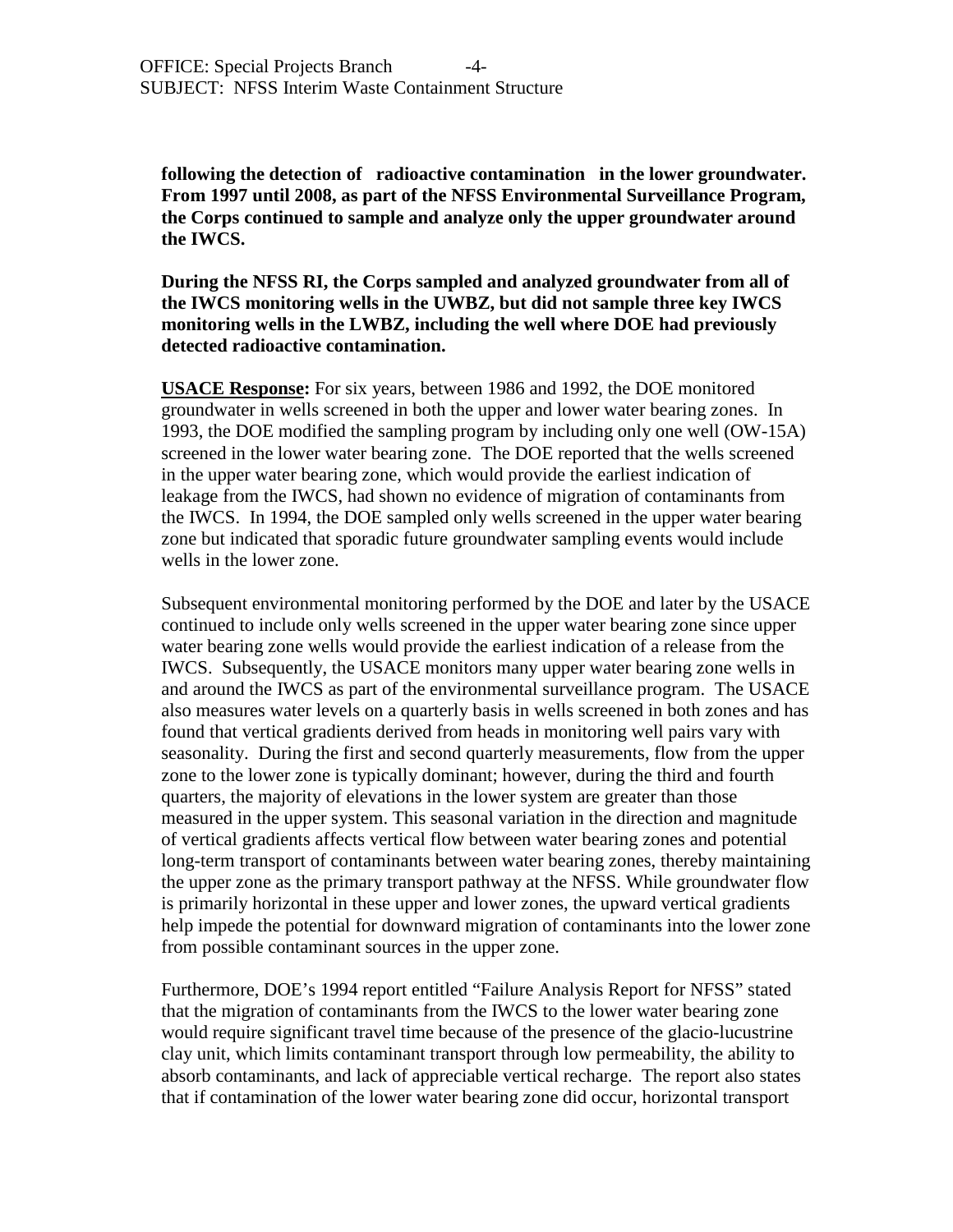times would be relatively slow due to the lack of significant permeability and low groundwater gradients across the site.

Between 1999 and 2003, 39 wells screened in the lower water bearing zone were sampled as part of the Remedial Investigation, and 24 of those 39 wells are located around the IWCS (in Exposure Unit (EU) 10). Among these 24 lower water bearing zone wells, the analytical data indicated that only 4 wells exhibited concentrations of total or dissolved radionuclides greater their respective background UTLs. However, the nature and extent of the site-related compounds detected did not warrant the identification of a plume since the hits were isolated and not spatially adjacent.

The latest special sampling event at the site took place on June 24, 2010 following the earthquake on June 23, 2010. The Corps collected samples from five monitoring wells around the IWCS and three of these wells, which included well OW15A, are screened in the lower water bearing zone. The analytical data from this sampling event, presented on the attached table, showed that no isotopic uranium, radium, or thorium concentrations exceeded federal and state regulations/guidelines in any of the wells sampled. Specifically, well OW15A showed that both unfiltered and filtered radium-226 were not detected above laboratory detection limits. Comparing this result to unfiltered radium data for well OW15A collected between 1988 and 1992, which ranged from 0.4 pCi/L to 1 pCi/L, indicates that this latest result is in line with historical data. The 1993 sampling event reported an unfiltered radium-226 concentration of 5.28 pCi/L. When compared to previously collected data, this concentration represents a minor increase and in the context of more recent data, does not represent an increasing trend.

Given the concern that has been expressed regarding the groundwater surveillance program, the USACE is in the process of modifying the program to include several wells screened in the lower water bearing zone. The analytical parameter list is also under review. Although the revised groundwater monitoring program has not been finalized, it will likely include well OW15A, given the proximity of this well to the IWCS and community concerns regarding data collected from this well in 1992 and 1993. However, it is unlikely that gross beta will be included on the analyte list since elevated gross beta data was detected in background samples collected during the RI. Given the distance of these background sampling locations from the NFSS (approximately 3,000 feet upgradient of the NFSS), it would appear that the source(s) of the gross beta activity is naturally occurring. Also, gross beta analysis is primarily a screening tool, so this analysis likely will not be included in the revised groundwater surveillance program. Instead, the revised groundwater surveillance program will include specific beta emitters that are known or suspected to be in the IWCS.

(Also, see response to comment d.)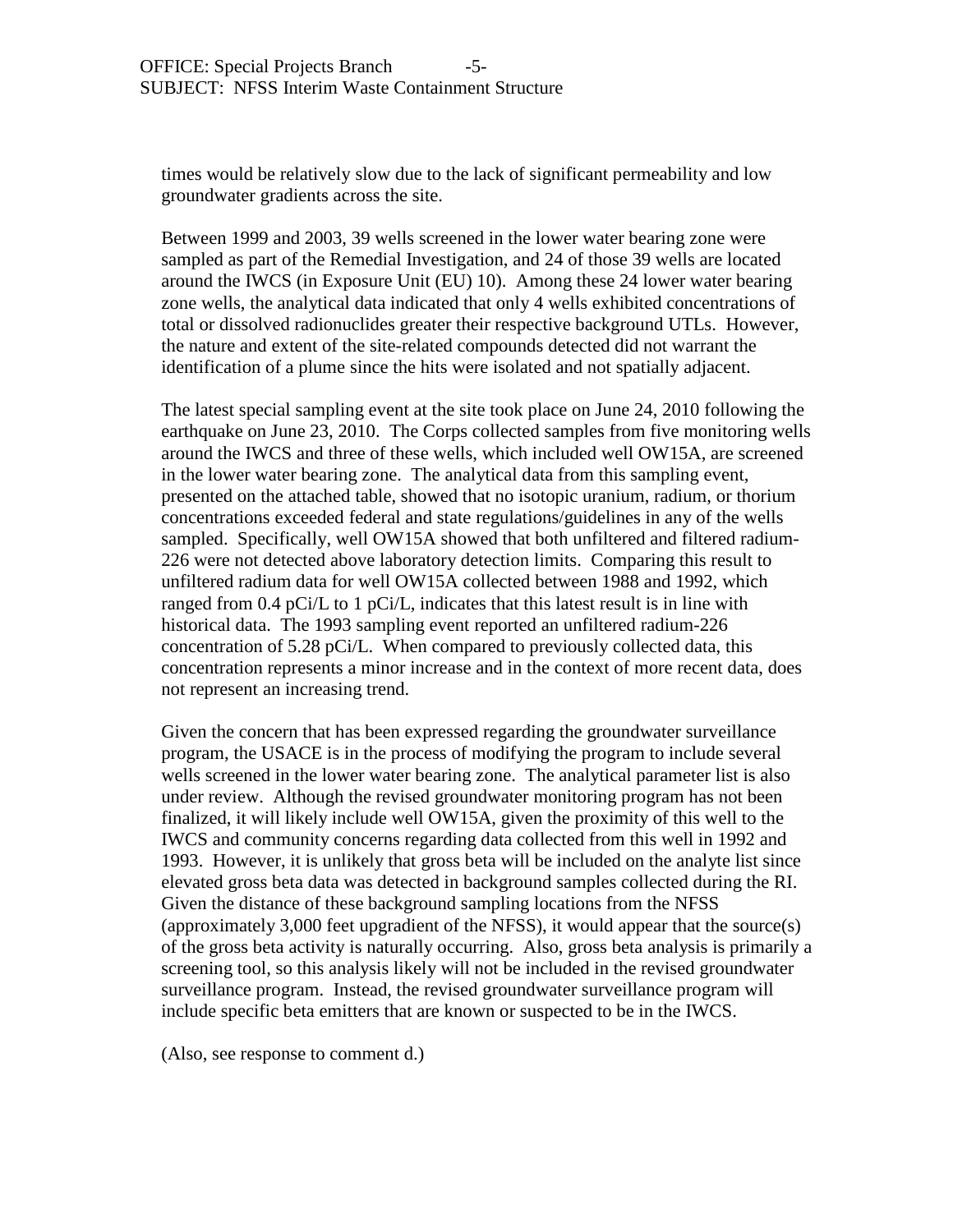**d) Gross beta contamination in the lower water bearing zone (LWBZ) groundwater around the IWCS.**

**The Corps identified gross beta contamination in the LWBZ groundwater around the IWCS during the RI, but gave no explanation of the cause of the contamination. DOE previously found elevated levels of gross beta in the LWBZ groundwater, investigated and eliminated radium, thorium, uranium and potassium-40 as being the cause.**

Note that there are even higher detections of gross beta in some of the background (upgradient) wells, specifically MW-17 (236 pCi/L), SP-2M (497 pCi/L), and W-11 (2,340 pCi/L) (total beta) and PZ-8D (372 pCi/L) (dissolved beta). Contributions from uranium, radium, thorium, and potassium in those background wells also do not account for the elevated beta measurements. Although our data do not provide an explanation for these elevated gross beta measurements in groundwater, we note that previous investigators have also observed anomalously elevated gross beta activity in environmental groundwater samples (Welch, A.H., Szabo, Zoltan, Parkhurst, D.L., VanMetre, P.C., and Mullin, A.H., 1995, *Gross-beta activity in ground water: natural sources and artifacts of sampling and laboratory analysis*: Applied Geochemistry, v. 10, p. 491-503).

**DOE did not analyze for other beta emitting radioisotopes which are likely to be present on the NFSS, such as strontium-90. Soils contaminated with nuclear reprocessing waste from the Knolls Atomic Power Laboratory (KAPL) have been placed inside the IWCS; the KAPL radioactive wastes contain cesium-137, strontium-90 and plutonium.**

Please see the accompanying memorandum from SAIC to USACE, discussing quantities of cesium-137 (Cs-137) likely in the IWCS. As further discussed below, the relative quantity and mobility of Cs-137 in the IWCS (relative to other better characterized constituents of the IWCS such as radium and uranium) indicate that Cs-137 would not be the best constituent to use as an indicator of IWCS breach.

## **Has the Corps analyzed the contaminated LWBZ groundwater for strontium-90, a beta emitting contaminant contained in KAPL waste? Strontium-90 may be a useful tracer for IWCS leakage.**

The USACE has not analyzed lower water bearing zone groundwater samples specifically for strontium-90 (Sr-90); however, the environmental surveillance program is currently under review and future sampling will likely include groundwater samples collected from lower water bearing zone wells and analyzed for specific beta emitters that are known or suspected to be in the IWCS.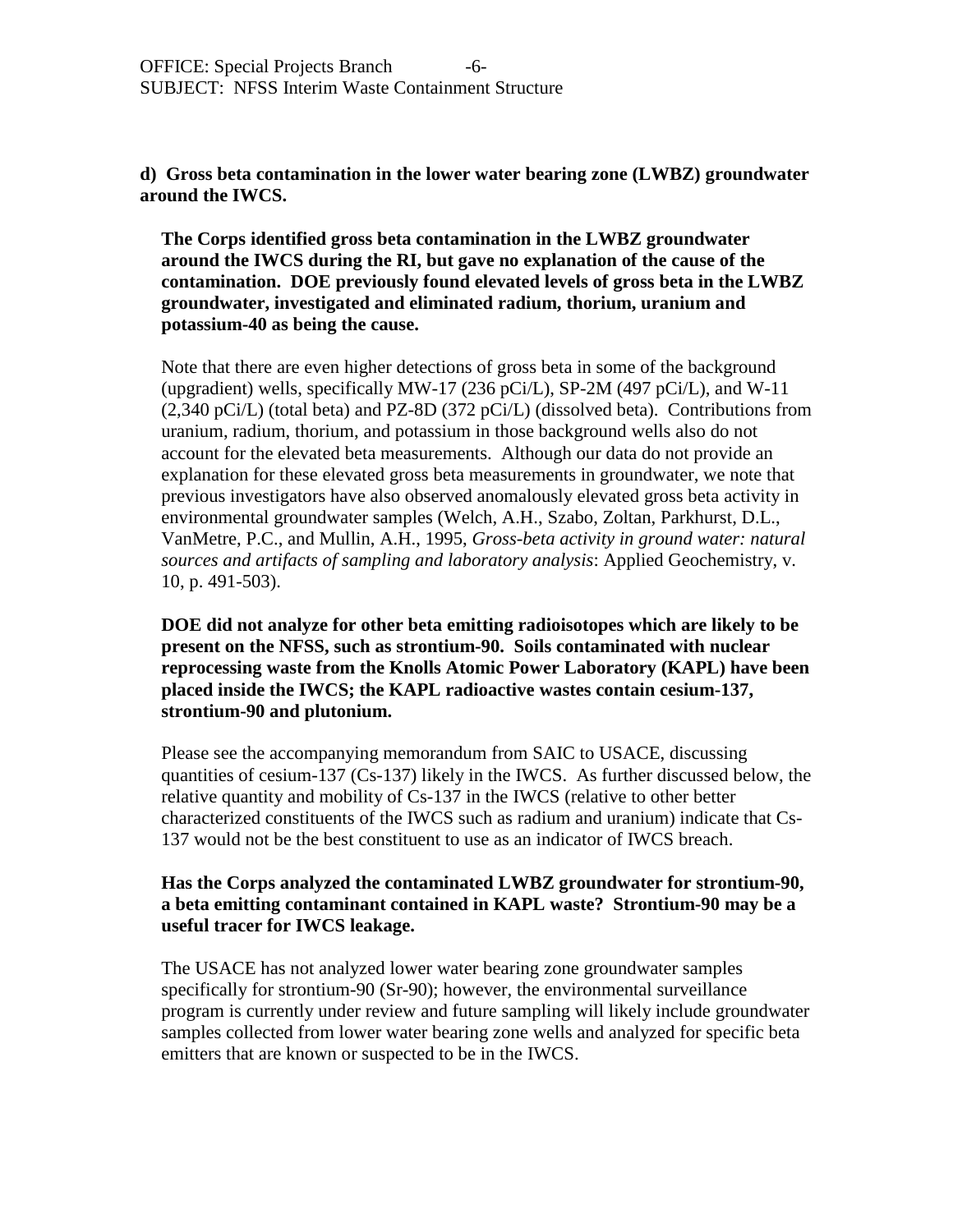The USACE has some more recent environmental monitoring data for Sr-90 and other potential contaminants associated with KAPL waste. Three upper water bearing zone wells near Building 401 and the IWCS (201A, BH49A, and 0W-11B) were sampled in the fall and spring of 2009. No H-3, Sr-90, Tc-99, Cs-137, Pu-238 or Pu-239 were detected during those sampling events. Please see Tables 9-1 and 9-2, which will be incorporated into the 2009 Environmental Surveillance Technical Memorandum.

## **The Corps has not discussed its findings of gross beta contamination in the LWBZ groundwater with the public.**

The USACE has been relying on isotopic analysis of groundwater samples, rather than gross alpha and beta measurements, to monitor potential movement of specific nuclides present in the IWCS to groundwater. Although there is a possibility of Sr-90 contamination in the IWCS, the amount of Sr-90 is likely smaller relative to the radium-226 and uranium present. In addition, uranium is at least as, if not more, mobile than strontium is in the subsurface. Given the confirmed higher presence of uranium in the IWCS (relative to Sr-90) and its similar or higher relative mobility, uranium-specific analyses which we have been performing in both the upper water bearing zone (UWBZ) and LWBZ make uranium a better indicator for IWCS breach. Note that uranium was not detected above background in the groundwater samples obtained from the LWBZ wells during the Remedial Investigation.

## Section 4.3.2.1 of the Groundwater Flow Model

[http://www.lrb.usace.army.mil/fusrap/nfss/nfss-groundwatermodel-narrative-2007-](http://www.lrb.usace.army.mil/fusrap/nfss/nfss-groundwatermodel-narrative-2007-12.pdf) [12.pdf](http://www.lrb.usace.army.mil/fusrap/nfss/nfss-groundwatermodel-narrative-2007-12.pdf) contains a discussion of which constituents would be the best indicators of leakage from IWCS (and hence included in the groundwater flow modeling effort for NFSS). Table 4-2 is not available on-line and is attached.

## **e) Uranium contamination in groundwater south of the IWCS**

**The Corps believes high levels of uranium contamination in wells south of the IWCS are from past storage practices and therefore discounts leakage from the IWCS. The Corps bases its opinion solely on a review of historical aerial photographs which show mounded material around Building 409. However, historical surveys of the area south of the IWCS contradict the belief that the mounded material contaminated the area. This is illustrated in one of the Corps' own reference documents (provided with the July 9, 2010 letter): Fig 2-3, from**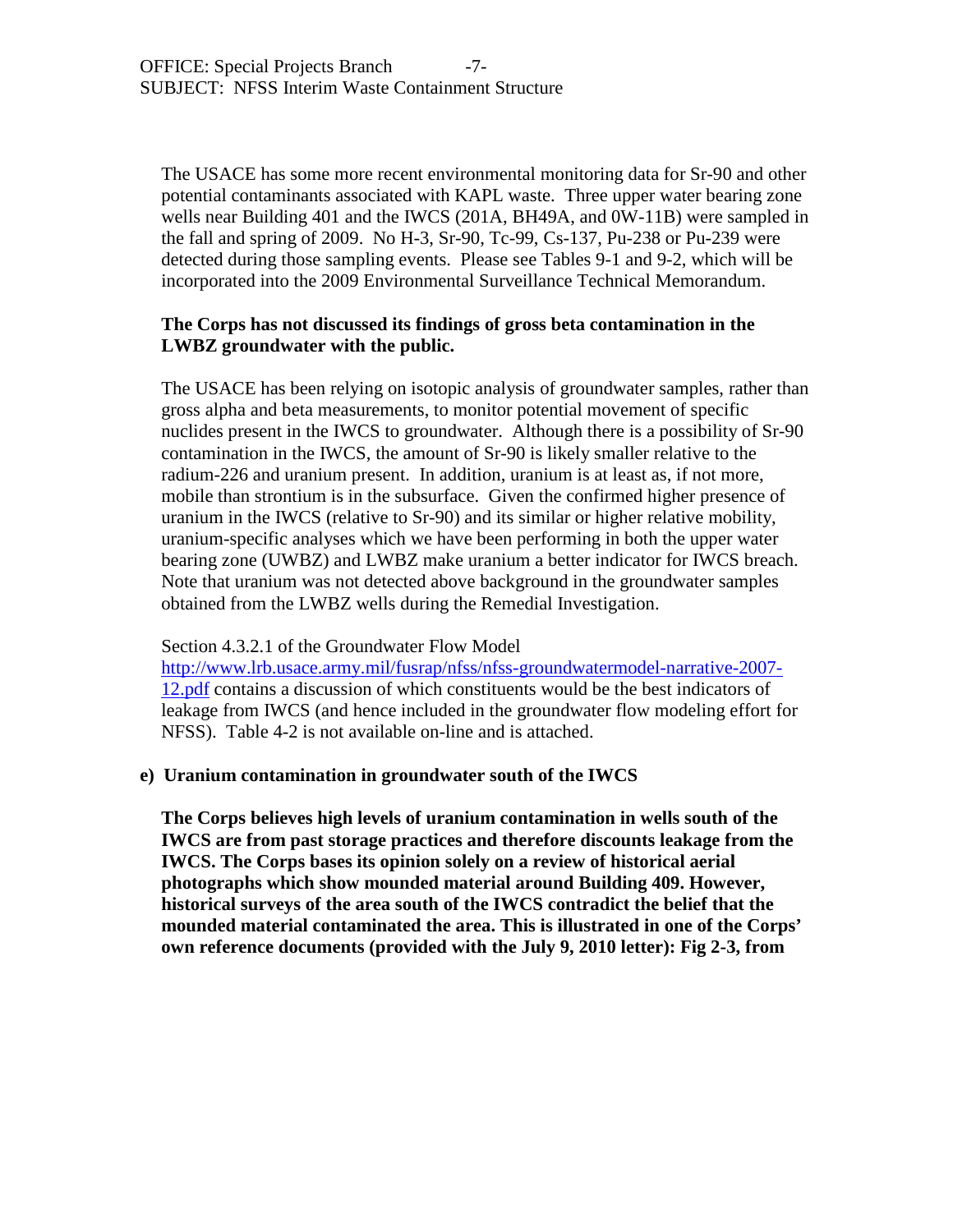## **the 1981 Bechtel Characterization and Hazard Assessment, shows no contamination around Building 409.**

**USACE Response:** In Figure 2-3 of the *Chemical Characterization Report,* Bechtel National (DOE Contractor) highlights "areas of known contamination" in 1981, prior to the construction of the IWCS and also prior to interim remedial action activities undertaken on NFSS by DOE. It is correct that contamination in this figure appears well south of Building 409.

Figure 3-2 of the Post *Remedial Action Report for the Niagara Falls Storage Site,* (Bechtel, 1996) documents what portions of NFSS ultimately required remedial action due to the presence of contamination. This figure shows the "West Drainage Area," which includes areas surrounding Building 409 itself, was remediated by DOE between 1982 and 1983, prior to the final construction of the IWCS. It appears that the estimated extent of contamination in 1981 was an underestimate of the actual extent surrounding Building 409 (as identified during remedial action in this area between 1982 and 1983).

The Corps is committed to ensuring that the IWCS is functioning as designed and will continue to monitor radon flux from the IWCS surface, radon and external gamma radiation around the perimeter of the IWCS and site, and sample groundwater and streambed surface water and sediment.

## **f) Uranium contamination east of the IWCS**

**The Corps asserts that long term trends in the environmental surveillance groundwater data show steady-state to declining contaminant concentration levels. This is incorrect. Analysis of the contaminant trend for uranium in well OW-11B shows uranium has increased to 254pCi/L in 2008 compared to 216pCi/L in 2003, 133pCi/L in 2000 and 32pCi/L in 1992. The Corps does not combine environmental surveillance data with data from the RI, so has overlooked the steadily increasing levels of uranium in well OW-11B, which is an indication of IWCS leakage.** 

**USACE Response:** The Corps does acknowledge that the long term uranium levels in groundwater samples collected from UWBZ monitoring well OW11B show a slightly increasing trend; however, the Corps disagrees that this data is indicative of a breach in the IWCS. Well OW11B is not used to monitor IWCS integrity but was added by the Corps to the environmental surveillance program in 2008 to monitor elevated uranium concentrations detected during the Remedial Investigation (NFSS Remedial Investigation Report, December 2007).

Upper water bearing zone wells MW862, A50, A 51, and MW860 are located within approximately 30 feet of the eastern IWCS boundary and as such, are a much better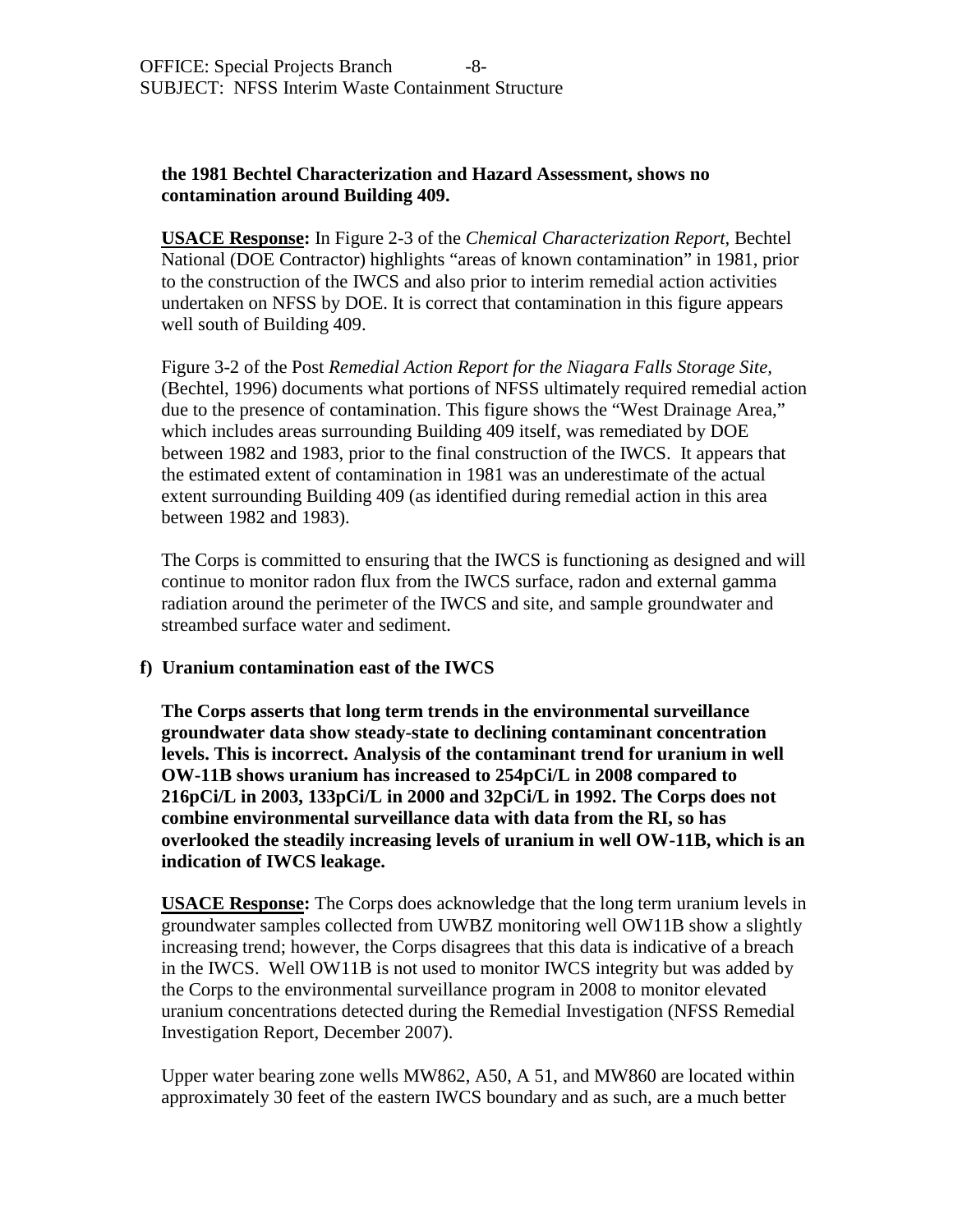indicator of IWCS integrity than well OW11B, which is located over 180 feet east (upgradient) and across the Central Drainage Ditch from the IWCS. Well A50 is part of the environmental surveillance program and data from this well has shown no increase in radionuclide concentrations. The remaining wells (MW862, A51, and MW860) were sampled during the RI and exhibited much lower total uranium concentrations (less than 17 pCi/L) than OW11B, indicating that the IWCS is functioning as designed.

The Corps will continue to closely monitor the quality of groundwater surrounding the IWCS as part of the ongoing environmental surveillance program sampling. As previously stated, the Corps is in the process of modifying the environmental surveillance program to include several wells screened in the lower water bearing zone and to include additional analytical parameters.

## **g) Radium-226 Detection in the LWBZ**

**The Corps states that the 1992 radium-226 detection in the LWBZ would have been accompanied by uranium if the source was IWCS leakage, since uranium is much more mobile than radium in the groundwater at the NFSS. This is incorrect.** 

**Although uranium is generally more mobile than radium, the presence of iron in groundwater has been shown to immobilize uranium in the NFSS groundwater. The LWBZ groundwater, including well OW-15A, is high in iron so uranium would not be expected to be present with radium.** 

**The Corps states that I requested Well OW-15A be sampled in order to verify whether the 1993 radium detect was a result of turbidity, but this is not correct. I accept that turbidity may be an issue in the UWBZ wells where contamination in the subsurface soil is common owing to past impacts, but do not believe that turbidity is an issue in the LWBZ wells, since significant contamination of the soil should be absent. The Corps attempt to speculate on and dismiss published groundwater data is an inappropriate response. I find it disturbing that both DOE and the Corps do not monitor the LWBZ groundwater around the IWCS and that the Corps has not investigated the source of gross beta and radium contamination in the LWBZ around the IWCS.** 

**USACE Response:** Please refer to the response to question c.

## **h) Cesium-137 Detections in Groundwater (Karen)**

**The Corps asserts that cesium-137 detections are likely due to interference from soil floating in the groundwater and that the source of the cesium-137 in soil may**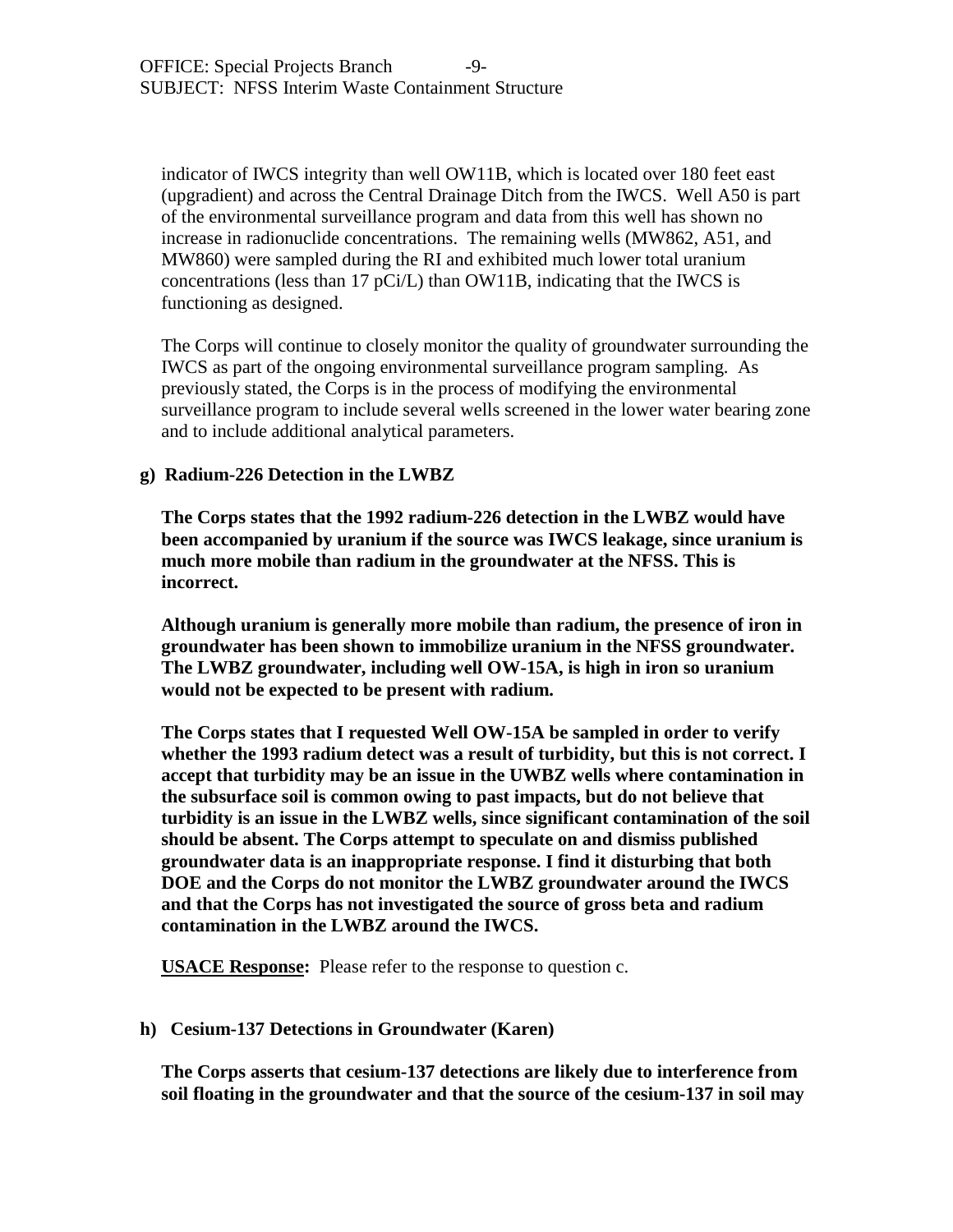be past fall out. This is nonsense. There is no history of impacts involving cesium-137 immediately east of the IWCS, which would lead to cesium contamination in the soil and cesium-137 fall out is far too low to account for the high level of cesium (57.1pCi/L) detected in groundwater. The Corps should review its followup sampling to determine why the Corps initial sample results were not replicated in subsequent rounds of sampling. By dismissing its own analytical data, the Corps is again attempting to make the data fit in with the Corps preconceived opinion that the IWCS is not leaking.

USACE Response: Please also see the response to question (d). In addition, analyses of water samples obtained from OWIIB (the well that had the cesium-137 result of 57.1 pCi/L) in 2008 and 2009 did not result in positive detections of  $Cs-137$ . The previous elevated detection could not be replicated.

### (i) Investigation of the L WBZ Groundwater

The Corps states that 39 of 42 (or 93%) of the LWBZ wells were sampled across the site, but does not compare that with the 160 wells and TWPs sampled in the UWBZ groundwater. Reviewing the distribution of the L WBZ wells, shows that 24 (or 62%) of the LWBZ wells sampled were located in a single EU, leaving only 15 L WBZ groundwater wells to investigate the groundwater under 165 acres of the 191 acre NFSS site.

USACE Response: Please refer to the response to question c.

It remains our position that the integrity of the IWCS is performing as designed. We firmly believe that the results of the Environmental Surveillance Program support that conclusion. We are modifying the program in response to community concerns. We would like to schedule a conference call with you once you have reviewed our response<br>to verify that your concerns have been addressed. We look forward to working with you<br>and the community during the Feasibility Study de to verify that your concerns have been addressed. We look forward to working with you and the community during the Feasibility Study development for the IWCS. Please<br>contact<br>at 800-833-6390 (Option 4) at your convenience to schedule a conference call.



NFSS Project Manager

Enclosures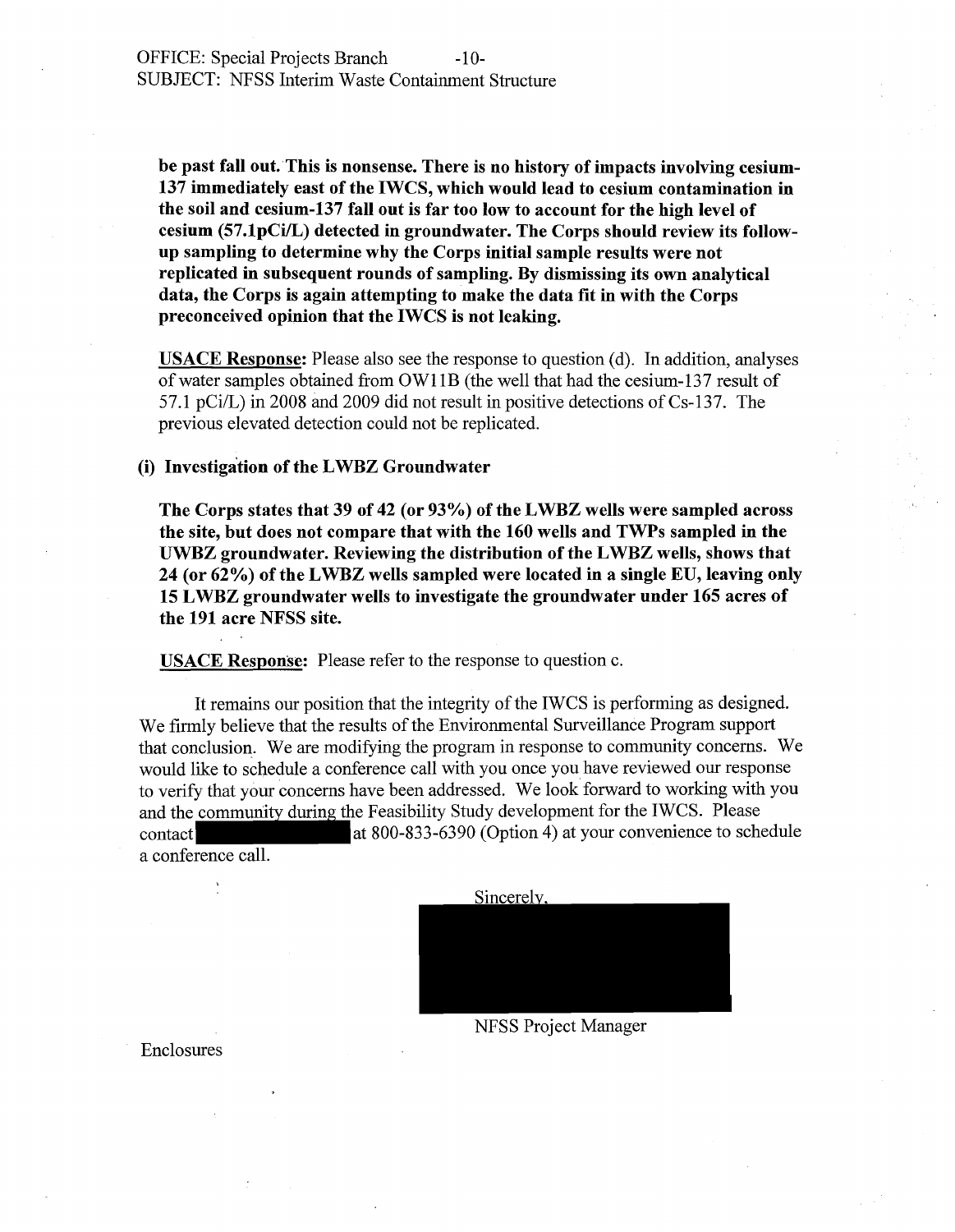Groundwater Wells Sampled on 24JUN2010

After 23JUN2010 Ontario-Quebec Border 5.0 Mag. Earth Quake

| <b>Well ID</b> | Filtered | <b>Analysis</b>            | Detected             | <b>Result</b>                | Units |                      | Uncertainity      | <b>Minimum Detectable</b><br>Activity | Qualifiers<br>ಕ್ಕೆ      | Validated Qualifiers | Usability  | State-Unrestricted<br><b>Use**</b><br>$\geq$ | State-Restricted<br>-Industrial**<br><b>Use</b><br>$\geq$ | DOE Cleanup Criteria**               |
|----------------|----------|----------------------------|----------------------|------------------------------|-------|----------------------|-------------------|---------------------------------------|-------------------------|----------------------|------------|----------------------------------------------|-----------------------------------------------------------|--------------------------------------|
| 862            | No       | Radium-226                 | No                   | 0.149 pCi/l                  |       | $\pm$                | 0.163             | 0.319                                 | U                       | U                    | <b>YES</b> | $5^{\circ}$                                  | $5^{\circ}$                                               | 100 <sup>a</sup>                     |
| 862            | No       | Radium-228                 | <b>YES</b>           | 0.940 pCi/l                  |       | $\pm$                | 0.074             | 0.475                                 |                         |                      | <b>YES</b> | $5^{\circ}$                                  | $5^{\circ}$                                               | 100 <sup>a</sup>                     |
|                |          | Total Radium <sup>a</sup>  |                      | $0.940$ $pCi/l$              |       |                      |                   |                                       |                         |                      |            | $5^a$                                        | $5^a$                                                     | 100 <sup>a</sup>                     |
| 862            | No       | Thorium-228                | No                   | 0.097 pCi/l                  |       | $\pm$                | 0.089             | 0.133                                 | U                       | U                    | <b>YES</b> | $15^{\circ}$                                 | <b>NE</b>                                                 | 400                                  |
| 862            | No       | Thorium-230                | $\overline{N}$       | $0.161$ pCi/l                |       | $\pm$                | 0.175             | 0.334                                 | U                       | U                    | <b>YES</b> | 15 <sup>o</sup>                              | <b>NE</b>                                                 | 300                                  |
| 862            | No       | Thorium-232                | <b>YES</b>           | 0.162 pCi/l                  |       | $\ddot{}$            | 0.094             | 0.127                                 |                         |                      | <b>YES</b> | 15 <sup>o</sup>                              | $\overline{NE}$                                           | 50                                   |
|                |          | Total Thorium <sup>b</sup> |                      | 0.162                        | pCi/l |                      |                   |                                       |                         |                      |            | 15 <sup>o</sup>                              | <b>NE</b>                                                 | N <sub>E</sub>                       |
| 862            | No       | Uranium-234                | <b>YES</b>           | 4.360 pCi/l                  |       | $\pm$                | 0.562             | 0.432                                 | B                       |                      | <b>YES</b> | $27^{\circ}$                                 | <b>NE</b>                                                 | 600 <sub>c</sub>                     |
| 862            | No       | Uranium-235                | No                   | 0.000 pCi/l                  |       | $\pm$                | 0.196             | 0.35                                  | U                       | U                    | <b>YES</b> | $27^{\circ}$                                 | $\overline{NE}$                                           | 600 <sub>c</sub>                     |
| 862            | No       | Uranium-238                | <b>YES</b>           | 2.550 pCi/l                  |       | $\pm$                | 0.432             | 0.341                                 |                         |                      | <b>YES</b> | $27^{\circ}$                                 | $\overline{\sf NE}$                                       | 600 <sub>c</sub>                     |
|                |          | Total Uranium <sup>c</sup> |                      | 6.910                        | pCi/l | $=$                  | 7.678             | $\mu g/L$                             |                         |                      |            | 27                                           | NE                                                        | $600^{\circ}$                        |
| 862F           | Yes      | Radium-226                 | <b>YES</b>           | 0.463 pCi/l                  |       | $\ddot{}$            | 0.283             | 0.284                                 |                         |                      | <b>YES</b> | $5^{\circ}$                                  | $5^{\circ}$                                               | 100 <sup>a</sup>                     |
| 862F           | Yes      | Radium-228                 | No                   | 0.142 pCi/l                  |       | $\pm$                | 0.054             | 0.361                                 | U                       | Ū                    | <b>YES</b> | $5^a$                                        | $5^a$                                                     | 100 <sup>a</sup>                     |
|                |          | Total Radium <sup>a</sup>  |                      | $0.463$ $pCi/l$              |       |                      |                   |                                       |                         |                      |            | $5^{\text{a}}$                               | $5^{\circ}$                                               | 100 <sup>a</sup>                     |
| 862F           | Yes      | Thorium-228                | <b>YES</b>           | 0.233 pCi/l                  |       | $\overline{+}$       | 0.114             | 0.114                                 |                         |                      | <b>YES</b> | $15^{\circ}$                                 | $\overline{\sf NE}$                                       | 400                                  |
| 862F           | Yes      | Thorium-230                | <b>YES</b>           | 0.442 pCi/l                  |       | $\pm$                | 0.202             | 0.349                                 |                         |                      | <b>YES</b> | 15 <sup>o</sup>                              | <b>NE</b>                                                 | 300                                  |
| 862F           | Yes      | Thorium-232                | <b>YES</b>           | 0.144 pCi/l                  |       | $\overline{+}$       | 0.086             | 0.079                                 |                         |                      | <b>YES</b> | 15 <sup>o</sup>                              | $\overline{NE}$                                           | 50                                   |
|                |          | Total Thorium <sup>b</sup> |                      | 0.819 pCi/l                  |       |                      |                   |                                       |                         |                      |            | 15 <sup>o</sup>                              | $\overline{NE}$                                           | N <sub>E</sub>                       |
| 862F           | Yes      | Uranium-234                | <b>YES</b>           | 4.460 pCi/l                  |       | $\ddot{\phantom{1}}$ | 0.492             | 0.311                                 | B                       |                      | <b>YES</b> | $27^{\circ}$                                 | <b>NE</b>                                                 | 600 <sub>c</sub>                     |
| 862F           | Yes      | Uranium-235                | No                   | 0.180 pCi/l                  |       | $\ddot{\phantom{1}}$ | 0.136             | 0.181                                 | U                       | Ū                    | <b>YES</b> | $27^{\circ}$                                 | $\overline{NE}$                                           | 600 <sub>c</sub>                     |
| 862F           | Yes      | Uranium-238                | <b>YES</b>           | 3.530 pCi/l                  |       | $\ddot{\phantom{1}}$ | 0.419             | 0.167                                 |                         |                      | <b>YES</b> | $27^{\circ}$                                 | $\overline{\sf NE}$                                       | 600 <sub>c</sub>                     |
|                |          | Total Uranium <sup>c</sup> |                      | 7.990                        | pCi/l | $=$                  | 8.878             | $\mu g/L$                             |                         |                      |            | 27                                           | <b>NE</b>                                                 | 600                                  |
| 863            | No       | Radium-226                 | No                   | 0.189 pCi/l                  |       | $\pm$                | 0.171             | 0.331                                 | U                       | U                    | <b>YES</b> | $5^{\circ}$                                  | $5^{\circ}$                                               | 100 <sup>a</sup>                     |
| 863            | No       | Radium-228                 | <b>YES</b>           | 1.580 pCi/l                  |       | $\ddot{}$            | 0.075             | 0.415                                 |                         |                      | <b>YES</b> | $5^a$                                        | $5^{\circ}$                                               | 100 <sup>a</sup>                     |
|                |          | Total Radium <sup>a</sup>  |                      | 0.189 pCi/l                  |       |                      |                   |                                       |                         |                      |            | $5^{\circ}$                                  | $5^a$                                                     | 100 <sup>a</sup>                     |
| 863            | No       | Thorium-228                | <b>YES</b>           | 0.495 pCi/l                  |       | $\pm$                | 0.163             | 0.19                                  |                         |                      | <b>YES</b> | 15 <sup>o</sup>                              | <b>NE</b>                                                 | 400                                  |
| 863            | No       | Thorium-230                | <b>YES</b>           | 0.709 pCi/l                  |       | $\pm$                | 0.216             | 0.341                                 |                         |                      | <b>YES</b> | $15^{\circ}$                                 | $\overline{NE}$                                           | 300                                  |
| 863            | No       | Thorium-232                | <b>YES</b>           | 0.221 pCi/l                  |       | $\ddot{\phantom{1}}$ | 0.126             | 0.168                                 |                         |                      | <b>YES</b> | 15 <sup>o</sup>                              | <b>NE</b>                                                 | 50                                   |
|                |          | Total Thorium <sup>b</sup> |                      | 1.425 pCi/l                  |       |                      |                   |                                       |                         |                      |            | 15 <sup>o</sup>                              | <b>NE</b>                                                 | <b>NE</b>                            |
| 863            | No       | Uranium-234                | <b>YES</b>           | 1.200 pCi/l                  |       | $\pm$                | 0.304             | 0.096                                 | B                       | J                    | <b>YES</b> | $27^{\circ}$                                 | <b>NE</b>                                                 | 600 <sub>c</sub>                     |
| 863            | No       | Uranium-235                | <b>YES</b>           | 0.153 pCi/l                  |       | $\ddot{}$            | 0.11              | 0.056                                 |                         |                      | <b>YES</b> | $27^{\circ}$                                 | <b>NE</b>                                                 | 600 <sub>c</sub>                     |
| 863            | No       | Uranium-238                | <b>YES</b>           | 0.803 pCi/l<br>$2.156$ pCi/l |       | $\pm$                | 0.252             | 0.106                                 |                         | J                    | <b>YES</b> | $27^{\circ}$<br>27                           | <b>NE</b>                                                 | 600 <sub>c</sub><br>600              |
|                |          | Total Uranium <sup>c</sup> |                      |                              |       | $=$                  | $2.396$ $\mu$ g/L |                                       |                         |                      |            |                                              | NE                                                        |                                      |
| A42            | No       | Radium-226                 | <b>YES</b>           | 0.341 pCi/l                  |       | $\pm$                | 0.21              | 0.321                                 |                         |                      | <b>YES</b> | $5^{\circ}$<br>$5^a$                         | $5^{\circ}$<br>$5^a$                                      | 100 <sup>a</sup><br>100 <sup>a</sup> |
| A42            | No       | Radium-228                 | No                   | 0.000 pCi/l                  |       | $\boldsymbol{+}$     | 0.066             | 0.409                                 | U                       | U                    | <b>YES</b> | $5^a$                                        | $5^a$                                                     | 100 <sup>a</sup>                     |
|                |          | Total Radium <sup>a</sup>  |                      | $0.341$ pCi/l                |       |                      |                   |                                       |                         |                      |            | 15 <sup>o</sup>                              |                                                           |                                      |
| A42            | No       | Thorium-228                | <b>YES</b>           | 0.181 pCi/l                  |       | $\color{red}{+}$     | 0.078             | 0.084                                 | $\overline{\mathsf{U}}$ |                      | <b>YES</b> | 15 <sup>o</sup>                              | <b>NE</b>                                                 | 400                                  |
| A42<br>A42     | No<br>No | Thorium-230                | $\overline{N}$<br>No | 0.057 pCi/l                  |       | $\ddot{\phantom{1}}$ | 0.136<br>0.064    | 0.286<br>0.092                        | U                       | U<br>U               | <b>YES</b> | 15 <sup>o</sup>                              | <b>NE</b>                                                 | 300                                  |
|                |          | Thorium-232                |                      | 0.066 pCi/l<br>$0.181$ pCi/l |       | $\ddot{\phantom{1}}$ |                   |                                       |                         |                      | <b>YES</b> | 15 <sup>o</sup>                              | <b>NE</b>                                                 | 50                                   |
|                |          | Total Thorium <sup>b</sup> |                      |                              |       |                      |                   |                                       |                         |                      |            |                                              | <b>NE</b>                                                 | <b>NE</b>                            |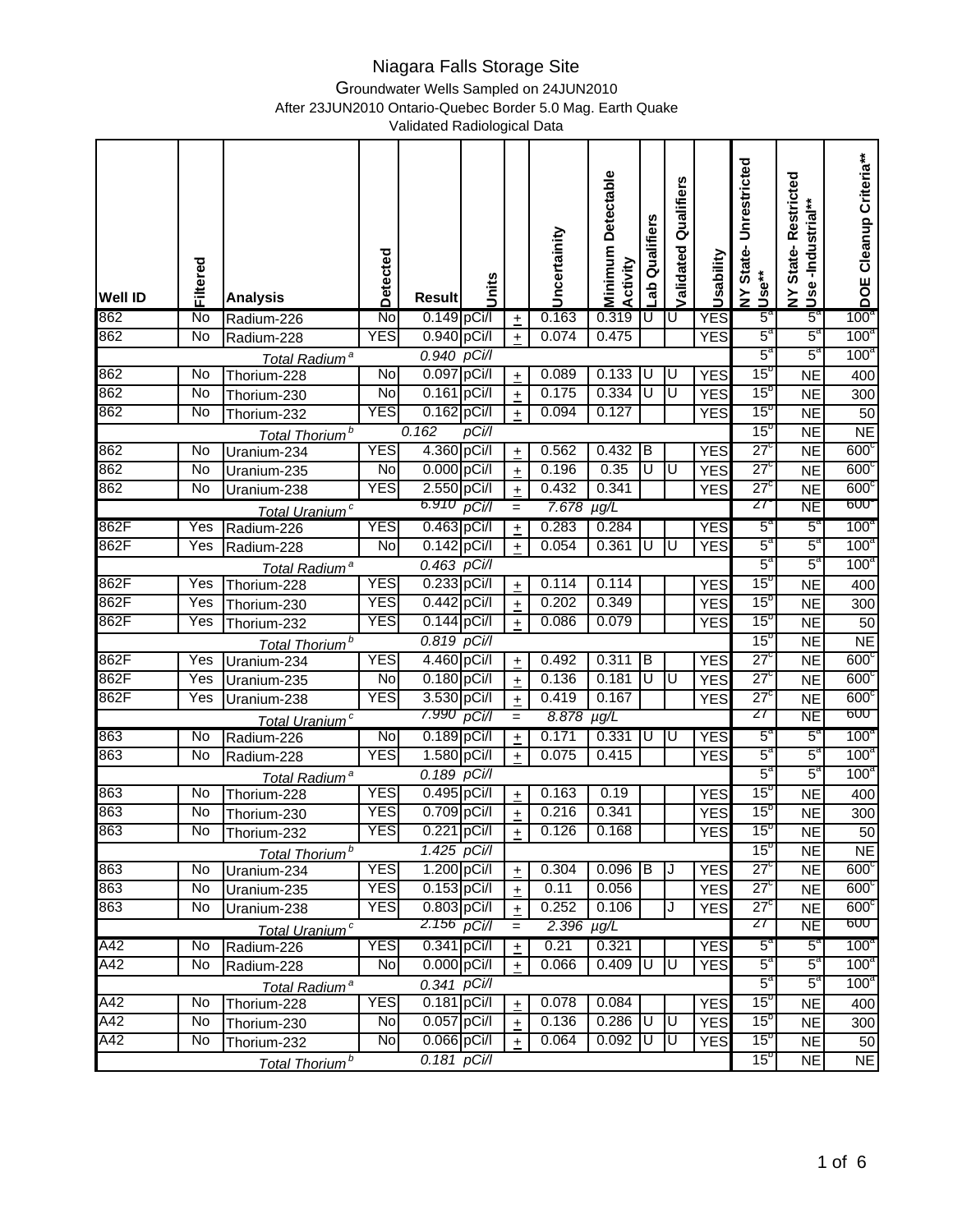Groundwater Wells Sampled on 24JUN2010

After 23JUN2010 Ontario-Quebec Border 5.0 Mag. Earth Quake

| <b>Well ID</b> | Filtered         | <b>Analysis</b>                           | Detected       | <b>Result</b>                          | Units    |                      | Uncertainity      | <b>Detectable</b><br>Minimum<br>Activity | Qualifiers<br>ಕ್ಕೆ | Validated Qualifiers    | Usability                | State-Unrestricted<br>Use**<br>$\boldsymbol{\Sigma}$ | State-Restricted<br>Use-Industrial**<br>$\boldsymbol{\Sigma}$ | DOE Cleanup Criteria**               |
|----------------|------------------|-------------------------------------------|----------------|----------------------------------------|----------|----------------------|-------------------|------------------------------------------|--------------------|-------------------------|--------------------------|------------------------------------------------------|---------------------------------------------------------------|--------------------------------------|
| A42            | No               | Uranium-234                               | <b>YES</b>     | 18.600 pCi/l                           |          | $\color{red}{+}$     | 0.956             | 0.202                                    | В                  |                         | <b>YES</b>               | $27^{\circ}$                                         | $\overline{NE}$                                               | 600 <sub>c</sub>                     |
| A42            | No               | Uranium-235                               | $\overline{N}$ | 0.242 pCi/l                            |          | $\pm$                | 0.179             | 0.255                                    | U                  | U                       | <b>YES</b>               | $27^{\circ}$                                         | <b>NE</b>                                                     | 600 <sup>c</sup>                     |
| A42            | No               | Uranium-238                               | <b>YES</b>     | 18.900 pCi/l                           |          | $\pm$                | 0.967             | 0.242                                    |                    |                         | <b>YES</b>               | $27^{\circ}$                                         | $\overline{\sf NE}$                                           | 600 <sub>c</sub>                     |
|                |                  | Total Uranium <sup>c</sup>                |                | 37.500                                 | pCi/l    | $=$                  | 41.667            | $\mu g/L$                                |                    |                         |                          | 27                                                   | NE                                                            | 600                                  |
| A42-F          | Yes              | Radium-226                                | No             | 0.000 pCi/l                            |          | $\pm$                | 0.314             | 0.798                                    | U                  | U                       | <b>YES</b>               | $5^{\circ}$                                          | $5^{\circ}$                                                   | 100 <sup>a</sup>                     |
| A42-F          | Yes              | Radium-228                                | No             | 0.000 pCi/l                            |          | $\color{red}{+}$     | 0.059             | 0.296                                    | U                  | Ū                       | <b>YES</b>               | $5^a$                                                | $5^{\circ}$                                                   | 100 <sup>a</sup>                     |
|                |                  | Total Radium <sup>a</sup>                 |                | Non-detect pCi/l                       |          |                      |                   |                                          |                    |                         |                          | $5^{\mathrm{a}}$                                     | $5^{\circ}$                                                   | 100 <sup>a</sup>                     |
| A42-F          | Yes              | Thorium-228                               | No             | 0.064 pCi/l                            |          | $\ddot{\phantom{1}}$ | 0.078             | 0.117                                    | U                  | Ū                       | <b>YES</b>               | 15 <sup>o</sup>                                      | <b>NE</b>                                                     | 400                                  |
| A42-F          | Yes              | Thorium-230                               | No             | 0.050 pCi/l                            |          | $\ddot{\phantom{1}}$ | 0.125             | 0.279                                    | Ū                  | $\overline{\mathtt{U}}$ | <b>YES</b>               | 15 <sup>o</sup>                                      | $\overline{NE}$                                               | 300                                  |
| A42-F          | Yes              | Thorium-232                               | <b>YES</b>     | 0.132 pCi/l                            |          | $\pm$                | 0.078             | 0.092                                    |                    |                         | <b>YES</b>               | $15^{\circ}$                                         | N <sub>E</sub>                                                | 50                                   |
|                |                  | Total Thorium <sup>b</sup>                |                | $0.132$ $pCi/l$                        |          |                      |                   |                                          |                    |                         |                          | 15 <sup>o</sup>                                      | <b>NE</b>                                                     | <b>NE</b>                            |
| A42-F          | Yes              | Uranium-234                               | <b>YES</b>     | 17.200 pCi/l                           |          | $\ddot{}$            | 1.3               | 0.249                                    | B                  |                         | <b>YES</b>               | $27^{\circ}$                                         | $\overline{NE}$                                               | 600 <sub>c</sub>                     |
| $A42-F$        | Yes              | Uranium-235                               | <b>YES</b>     | 0.437 pCi/l                            |          | $\ddot{\phantom{1}}$ | 0.224             | 0.163                                    |                    |                         | <b>YES</b>               | $27^{\circ}$                                         | <b>NE</b>                                                     | 600 <sub>c</sub>                     |
| A42-F          | $\overline{Yes}$ | Uranium-238                               | <b>YES</b>     | 15.700 pCi/l<br>33.337                 |          | $\color{red}{+}$     | 1.24              | 0.243                                    |                    |                         | <b>YES</b>               | $27^{\circ}$<br>27                                   | <b>NE</b>                                                     | 600 <sub>c</sub><br>600 <sub>o</sub> |
|                |                  | Total Uranium <sup>c</sup>                |                |                                        | pCi/l    | $=$                  | 37.041            | $\mu g/L$                                |                    |                         |                          |                                                      | <b>NE</b>                                                     |                                      |
| OW04A          | No               | Radium-226                                | No             | 0.281 pCi/l                            |          | $\pm$                | 0.203             | 0.32                                     | D                  | U                       | <b>YES</b>               | $5^{\circ}$<br>$5^{\circ}$                           | $5^{\circ}$<br>$5^{\circ}$                                    | 100 <sup>a</sup>                     |
| OW04A          | No               | Radium-228                                | No             | 0.000 pCi/l                            |          | $\ddot{\phantom{1}}$ | 0.065             | 0.358                                    | U                  | U                       | <b>YES</b>               | $5^a$                                                | $5^{\circ}$                                                   | 100 <sup>a</sup><br>100 <sup>a</sup> |
| OW04A          | No               | Total Radium <sup>a</sup>                 | No             | Non-detect<br>0.086 pCi/l              | $p$ Ci/l |                      | 0.124             | 0.196                                    | U                  | U                       |                          | 15 <sup>o</sup>                                      |                                                               |                                      |
| OW04A          | No               | Thorium-228                               | <b>YES</b>     | 0.343 pCi/l                            |          | $\pm$                | 0.163             | 0.298                                    |                    |                         | <b>YES</b><br><b>YES</b> | 15 <sup>o</sup>                                      | <b>NE</b><br><b>NE</b>                                        | 400<br>300                           |
| OW04A          | No               | Thorium-230<br>Thorium-232                | No             | 0.000 pCi/l                            |          | $\pm$                | 0.109             | 0.191                                    | U                  | Ū                       | <b>YES</b>               | 15 <sup>o</sup>                                      | <b>NE</b>                                                     | 50                                   |
|                |                  |                                           |                | $0.343$ pCi/l                          |          | $\pm$                |                   |                                          |                    |                         |                          | 15 <sup>o</sup>                                      | <b>NE</b>                                                     | <b>NE</b>                            |
| OW04A          | No               | Total Thorium <sup>b</sup><br>Uranium-234 | <b>YES</b>     | 1.060 pCi/l                            |          | $\pm$                | 0.219             | 0.178                                    | B                  |                         | <b>YES</b>               | $27^{\circ}$                                         | $\overline{\sf NE}$                                           | 600 <sub>c</sub>                     |
| OW04A          | No               | Uranium-235                               | <b>YES</b>     | 0.269 pCi/l                            |          | $\ddot{}$            | 0.11              | 0.096                                    |                    |                         | <b>YES</b>               | $27^{\circ}$                                         | <b>NE</b>                                                     | 600 <sub>c</sub>                     |
| OW04A          | No               | Uranium-238                               | <b>YES</b>     | 0.498 pCi/l                            |          | $\pm$                | 0.151             | 0.131                                    |                    | J                       | <b>YES</b>               | $27^{\circ}$                                         | $\overline{\sf NE}$                                           | 600 <sub>c</sub>                     |
|                |                  | Total Uranium <sup>c</sup>                |                | 1.827                                  | pCi/l    | $=$                  | $2.030$ $\mu$ g/L |                                          |                    |                         |                          | 27                                                   | <b>NE</b>                                                     | 600                                  |
| OW04A-F        | Yes              | Radium-226                                | No             | 0.081 pCi/l                            |          | $\pm$                | 0.149             | 0.327                                    | U                  | U                       | <b>YES</b>               | $5^{\circ}$                                          | $5^{\circ}$                                                   | 100 <sup>a</sup>                     |
| OW04A-F        | Yes              | Radium-228                                | <b>No</b>      | $0.143$ pCi/l                          |          | $+$                  | 0.06              | 0.329                                    | שו                 | ĪŪ                      | <b>YES</b>               | $5^a$                                                | $5^a$                                                         | 100 <sup>a</sup>                     |
|                |                  | Total Radium <sup>a</sup>                 |                | Non-detect pCi/l                       |          |                      |                   |                                          |                    |                         |                          | $5^a$                                                | $5^a$                                                         | $100^a$                              |
| OW04A-F        | Yes              | Thorium-228                               | <b>No</b>      | 0.049 pCi/l                            |          | $\pm$                | 0.101             | 0.163                                    | U                  | U                       | <b>YES</b>               | 15 <sup>o</sup>                                      | <b>NE</b>                                                     | 400                                  |
| OW04A-F        | Yes              | Thorium-230                               | <b>YES</b>     | 0.348 pCi/l                            |          | $\color{red}{+}$     | 0.171             | 0.31                                     |                    |                         | <b>YES</b>               | 15 <sup>o</sup>                                      | <b>NE</b>                                                     | 300                                  |
| OW04A-F        | Yes              | Thorium-232                               | No             | 0.106 pCi/l                            |          | $\pm$                | 0.089             | 0.12                                     | U                  | U                       | <b>YES</b>               | 15 <sup>o</sup>                                      | <b>NE</b>                                                     | 50                                   |
|                |                  | Total Thorium <sup>b</sup>                |                | $0.348$ pCi/l                          |          |                      |                   |                                          |                    |                         |                          | 15 <sup>o</sup>                                      | <b>NE</b>                                                     | <b>NE</b>                            |
| OW04A-F        | Yes              | Uranium-234                               | <b>YES</b>     | 0.914 pCi/l                            |          | $\ddot{\phantom{1}}$ | 0.21              | 0.168                                    | ΤB                 |                         | <b>YES</b>               | $27^{\circ}$                                         | <b>NE</b>                                                     | 600 <sub>c</sub>                     |
| OW04A-F        | Yes              | Uranium-235                               | <b>YES</b>     | 0.133 pCi/l                            |          | $\ddot{\phantom{1}}$ | 0.092             | 0.11                                     |                    |                         | <b>YES</b>               | $27^{\circ}$                                         | <b>NE</b>                                                     | $600^\circ$                          |
| OW04A-F        | Yes              | Uranium-238                               | <b>YES</b>     | 0.490 pCi/l                            |          | $\ddot{}$            | 0.157             | 0.141                                    |                    | J                       | <b>YES</b>               | $27^{\circ}$                                         | <b>NE</b>                                                     | 600 <sup>c</sup>                     |
|                |                  | Total Uranium <sup>c</sup>                |                | 1.537 pCi/l                            |          | $=$                  | $1.708$ $\mu$ g/L |                                          |                    |                         |                          | 27                                                   | NE                                                            | 600                                  |
| OW04B          | No               | Radium-226                                | No             | $0.051$ pCi/l                          |          | $\ddot{\phantom{1}}$ | 0.145             | $0.346$ U                                |                    | U                       | <b>YES</b>               | $5^{\circ}$                                          | $5^{\circ}$                                                   | 100 <sup>a</sup>                     |
| OW04B          | No               | Radium-228                                | No             | 0.424 pCi/l                            |          | $+$                  | 0.066             | 0.473                                    | U                  | U                       | <b>YES</b>               | $5^a$                                                | $5^a$                                                         | 100 <sup>a</sup>                     |
|                |                  | Total Radium <sup>a</sup>                 |                | $Non-detect$ <sub>pCi</sub> $\sqrt{1}$ |          |                      |                   |                                          |                    |                         |                          | $5^a$                                                | $5^a$                                                         | 100 <sup>a</sup>                     |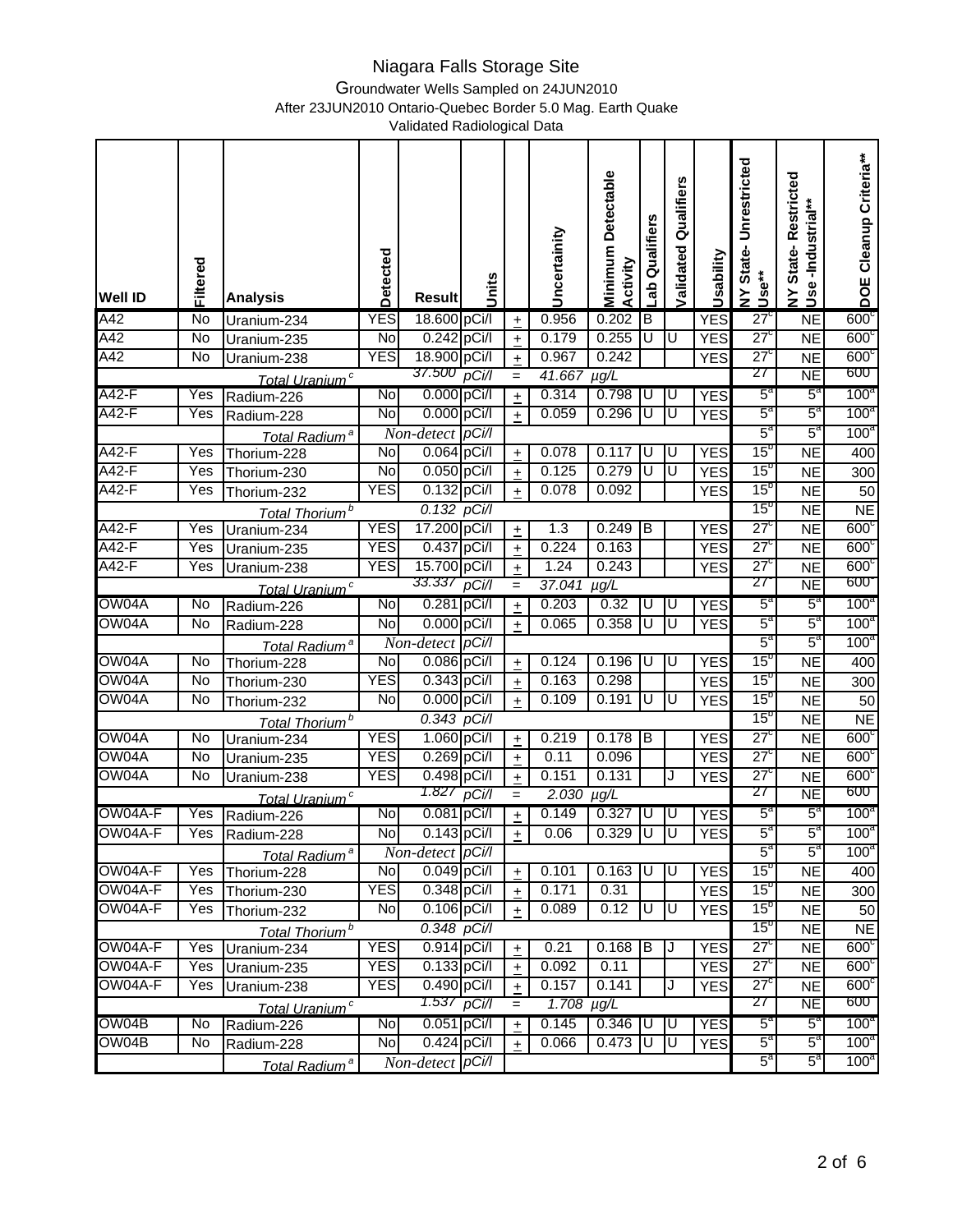Groundwater Wells Sampled on 24JUN2010

After 23JUN2010 Ontario-Quebec Border 5.0 Mag. Earth Quake

| <b>Well ID</b>     | Filtered       | <b>Analysis</b>                          | Detected                 | <b>Result</b>                | Units |                      | Uncertainity             | <b>Detectable</b><br>Minimum<br>Activity | Qualifiers<br>ಕ್ಕೆ | Validated Qualifiers | Usability  | State-Unrestricted<br>Use**<br>$\boldsymbol{\Sigma}$ | State-Restricted<br>Use-Industrial**<br>$\boldsymbol{\Sigma}$ | DOE Cleanup Criteria**             |
|--------------------|----------------|------------------------------------------|--------------------------|------------------------------|-------|----------------------|--------------------------|------------------------------------------|--------------------|----------------------|------------|------------------------------------------------------|---------------------------------------------------------------|------------------------------------|
| OW04B              | No             | Thorium-228                              | No                       | 0.000 pCi/l                  |       | $\boldsymbol{+}$     | 0.152                    | 0.276                                    | U                  | U                    | <b>YES</b> | 15 <sup>o</sup>                                      | $\overline{\sf NE}$                                           | 400                                |
| OW04B              | $\overline{N}$ | Thorium-230                              | No                       | 0.108 pCi/l                  |       | $\pm$                | 0.2                      | 0.38                                     | U                  | U                    | <b>YES</b> | $15^{\circ}$                                         | <b>NE</b>                                                     | 300                                |
| OW04B              | No             | Thorium-232                              | <b>YES</b>               | 0.212 pCi/l                  |       | $\pm$                | 0.118                    | 0.164                                    |                    |                      | <b>YES</b> | 15 <sup>o</sup>                                      | <b>NE</b>                                                     | 50                                 |
|                    |                | Total Thorium <sup>b</sup>               |                          | $0.212$ pCi/l                |       |                      |                          |                                          |                    |                      |            | 15 <sup>o</sup>                                      | <b>NE</b>                                                     | N <sub>E</sub>                     |
| OW04B              | No             | Uranium-234                              | <b>YES</b>               | 9.270 pCi/l                  |       | $\pm$                | 0.709                    | 0.131                                    | B                  |                      | <b>YES</b> | $27^{\circ}$                                         | <b>NE</b>                                                     | 600 <sup>c</sup>                   |
| OW04B              | No             | Uranium-235                              | <b>YES</b>               | 0.246 pCi/l                  |       | $\ddot{}$            | 0.118                    | 0.056                                    |                    |                      | <b>YES</b> | $27^{\circ}$                                         | <b>NE</b>                                                     | 600 <sub>c</sub>                   |
| OW04B              | No             | Uranium-238                              | <b>YES</b>               | 8.890 pCi/l                  |       | $\pm$                | 0.693                    | 0.092                                    |                    |                      | <b>YES</b> | $27^{\circ}$                                         | N <sub>E</sub>                                                | 600 <sub>c</sub>                   |
|                    |                | Total Uranium <sup>c</sup>               |                          | 18.406 pCi/l                 |       | $=$                  | 20.451                   | $\mu g/L$                                |                    |                      |            | 27                                                   | NE                                                            | 600                                |
| OW04B-F            | Yes            | Radium-226                               | <b>YES</b>               | 0.406 pCi/l                  |       | $\overline{+}$       | 0.178                    | 0.154                                    |                    |                      | <b>YES</b> | $5^{\circ}$                                          | $5^{\circ}$                                                   | 100 <sup>a</sup>                   |
| OW04B-F            | Yes            | Radium-228                               | No                       | 0.000 pCi/l                  |       | $\ddot{}$            | 0.058                    | 0.34                                     | U                  | Ū                    | <b>YES</b> | $5^{\circ}$                                          | $5^{\circ}$                                                   | 100 <sup>8</sup>                   |
|                    |                | Total Radium <sup>a</sup>                |                          | $0.406$ pCi/l                |       |                      |                          |                                          |                    |                      |            | $5^{\text{a}}$                                       | $5^{\rm a}$                                                   | 100 <sup>a</sup>                   |
| OW04B-F            | Yes            | Thorium-228                              | <b>YES</b>               | 0.181 pCi/l                  |       | $\pm$                | 0.089                    | 0.094                                    |                    |                      | <b>YES</b> | 15 <sup>o</sup>                                      | $\overline{\sf NE}$                                           | 400                                |
| OW04B-F<br>OW04B-F | Yes            | Thorium-230                              | <b>YES</b><br><b>YES</b> | 0.366 pCi/l<br>$0.104$ pCi/l |       | $\pm$                | 0.16<br>0.065            | 0.288                                    |                    |                      | <b>YES</b> | 15 <sup>o</sup><br>15 <sup>o</sup>                   | <b>NE</b>                                                     | 300                                |
|                    | Yes            | Thorium-232                              |                          | $0.651$ pCi/l                |       | $\ddot{\phantom{1}}$ |                          | 0.066                                    |                    |                      | <b>YES</b> | 15 <sup>o</sup>                                      | <b>NE</b>                                                     | 50                                 |
| OW04B-F            | Yes            | Total Thorium <sup>b</sup>               | <b>YES</b>               | 9.450 pCi/l                  |       |                      | 0.783                    | 0.166                                    | Iв                 |                      | <b>YES</b> | $27^{\circ}$                                         | <b>NE</b><br><b>NE</b>                                        | N <sub>E</sub><br>600 <sup>c</sup> |
| OW04B-F            | Yes            | Uranium-234<br>Uranium-235               | <b>YES</b>               | 0.294 pCi/l                  |       | $\pm$                | 0.148                    | 0.107                                    |                    |                      | <b>YES</b> | $27^{\circ}$                                         | <b>NE</b>                                                     | 600 <sub>c</sub>                   |
| OW04B-F            | Yes            | Uranium-238                              | <b>YES</b>               | 9.360 pCi/l                  |       | $\pm$                | 0.779                    | 0.149                                    |                    |                      | <b>YES</b> | $27^{\circ}$                                         | <b>NE</b>                                                     | 600 <sub>c</sub>                   |
|                    |                |                                          |                          | 19.104                       | pCi/l | $\pm$<br>$=$         | 21.227                   | $\mu$ g/L                                |                    |                      |            | 27                                                   | $\overline{\sf NE}$                                           | 600                                |
| OW06A              | No             | Total Uranium <sup>c</sup><br>Radium-226 | <u>Z</u>                 | 0.091 pCi/l                  |       | $\pm$                | 0.119                    | 0.231                                    | TU                 | U                    | <b>YES</b> | $5^{\circ}$                                          | $5^{\circ}$                                                   | 100 <sup>a</sup>                   |
| OW06A              | No             | Radium-228                               | No                       | 0.048 pCi/l                  |       | $\pm$                | 0.06                     | 0.342                                    | U                  | Ū                    | <b>YES</b> | $5^{\circ}$                                          | $5^{\circ}$                                                   | 100 <sup>a</sup>                   |
|                    |                | Total Radium <sup>a</sup>                |                          | $\overline{Non-detect}$      | pCi/l |                      |                          |                                          |                    |                      |            | $5^{\text{a}}$                                       | $5^{\text{a}}$                                                | 100 <sup>a</sup>                   |
| OW06A              | No             | Thorium-228                              | <b>YES</b>               | 0.249 pCi/l                  |       | $\ddot{}$            | 0.119                    | 0.15                                     |                    |                      | <b>YES</b> | $15^{\circ}$                                         | <b>NE</b>                                                     | 400                                |
| OW06A              | No             | Thorium-230                              | No                       | 0.102 pCi/l                  |       | $\pm$                | 0.162                    | 0.327                                    | U                  | U                    | <b>YES</b> | $15^{\circ}$                                         | <b>NE</b>                                                     | 300                                |
| OW06A              | No             | Thorium-232                              | <b>YES</b>               | $0.162$ pCi/l                |       | $\pm$                | 0.091                    | 0.109                                    |                    | J                    | <b>YES</b> | 15 <sup>o</sup>                                      | <b>NE</b>                                                     | 50                                 |
|                    |                | Total Thorium <sup>b</sup>               |                          | $0.513$ pCi/l                |       |                      |                          |                                          |                    |                      |            | 15 <sup>o</sup>                                      | <b>NE</b>                                                     | N <sub>E</sub>                     |
| OW06A              | No             | Uranium-234                              | <b>YES</b>               | 0.379 pCi/l                  |       | $\pm$                | 0.162                    | 0.137                                    | $\overline{B}$     | $\overline{R}$       | <b>NO</b>  | $27^{\circ}$                                         | <b>NE</b>                                                     | 600 <sub>c</sub>                   |
| OW06A              | No             | Uranium-235                              | <b>YES</b>               | $0.088$ pCi/l                |       | $+$                  | 0.078                    | 0.074                                    |                    |                      | <b>YES</b> | $27^{\circ}$                                         | <b>NE</b>                                                     | 600 <sub>c</sub>                   |
| OW06A              | No             | Uranium-238                              | <b>YES</b>               | $0.111$ pCi/l                |       | $+$                  | 0.089                    | 0.088                                    |                    | R                    | <b>NO</b>  | $27^{\circ}$                                         | $\overline{\sf NE}$                                           | 600 <sub>c</sub>                   |
|                    |                | Total Uranium <sup>c</sup>               |                          | U.578                        | pCi/l | $=$                  | $0.642$ µg/L             |                                          |                    |                      |            | ZT                                                   | NE                                                            | <b>000</b>                         |
| OW06A-F            | Yes            | Radium-226                               | No                       | $0.000$ pCi/l                |       | $\pm$                | 0.147                    | 0.585                                    | U                  | U                    | <b>YES</b> | $5^{\circ}$                                          | $5^{\circ}$                                                   | 100 <sup>a</sup>                   |
| OW06A-F            | Yes            | Radium-228                               | No                       | $0.052$ pCi/l                |       | $+$                  | 0.07                     | 0.386                                    | U                  | U                    | <b>YES</b> | $5^a$                                                | $5^a$                                                         | 100 <sup>a</sup>                   |
|                    |                | Total Radium <sup>a</sup>                |                          | Non-detect pCi/l             |       |                      |                          |                                          |                    |                      |            | $5^a$                                                | $5^a$                                                         | 100 <sup>a</sup>                   |
| OW06A-F            | Yes            | Thorium-228                              | <b>YES</b>               | $0.117$ pCi/l                |       | $\ddot{\phantom{1}}$ | 0.084                    | 0.115                                    |                    |                      | <b>YES</b> | $15^{\circ}$                                         | <b>NE</b>                                                     | 400                                |
| OW06A-F            | Yes            | Thorium-230                              | No                       | 0.197 pCi/l                  |       | $\pm$                | 0.171                    | $0.326$ U                                |                    | U                    | <b>YES</b> | 15 <sup>o</sup>                                      | <b>NE</b>                                                     | 300                                |
| OW06A-F            | Yes            | Thorium-232                              | No                       | 0.091 pCi/l                  |       | $\pm$                | 0.08                     | 0.115                                    | U                  | U                    | <b>YES</b> | 15 <sup>o</sup>                                      | <b>NE</b>                                                     | 50                                 |
|                    |                | Total Thorium <sup>b</sup>               |                          | $0.117$ pCi/l                |       |                      |                          |                                          |                    |                      |            | 15 <sup>o</sup>                                      | <b>NE</b>                                                     | <b>NE</b>                          |
| OW06A-F            | Yes            | Uranium-234                              | <b>YES</b>               | 0.767 pCi/l                  |       | $+$                  | 0.19                     | 0.191                                    | В                  |                      | <b>YES</b> | $27^{\circ}$                                         | <b>NE</b>                                                     | 600 <sub>c</sub>                   |
| OW06A-F            | Yes            | Uranium-235                              | <b>YES</b><br><b>YES</b> | $0.148$ pCi/l                |       | $\pm$                | 0.092                    | 0.117                                    |                    |                      | <b>YES</b> | $27^{\circ}$                                         | <b>NE</b>                                                     | 600 <sub>c</sub>                   |
| OW06A-F            | Yes            | Uranium-238                              |                          | 0.354 pCi/l<br>1.269 pCi/l   |       | $+$                  | 0.129<br>1.410 $\mu$ g/L | 0.136                                    |                    | J                    | <b>YES</b> | $27^{\circ}$<br>27                                   | <b>NE</b><br>NE                                               | 600 <sub>c</sub><br>600            |
|                    |                | Total Uranium <sup>c</sup>               |                          |                              |       | $=$                  |                          |                                          |                    |                      |            |                                                      |                                                               |                                    |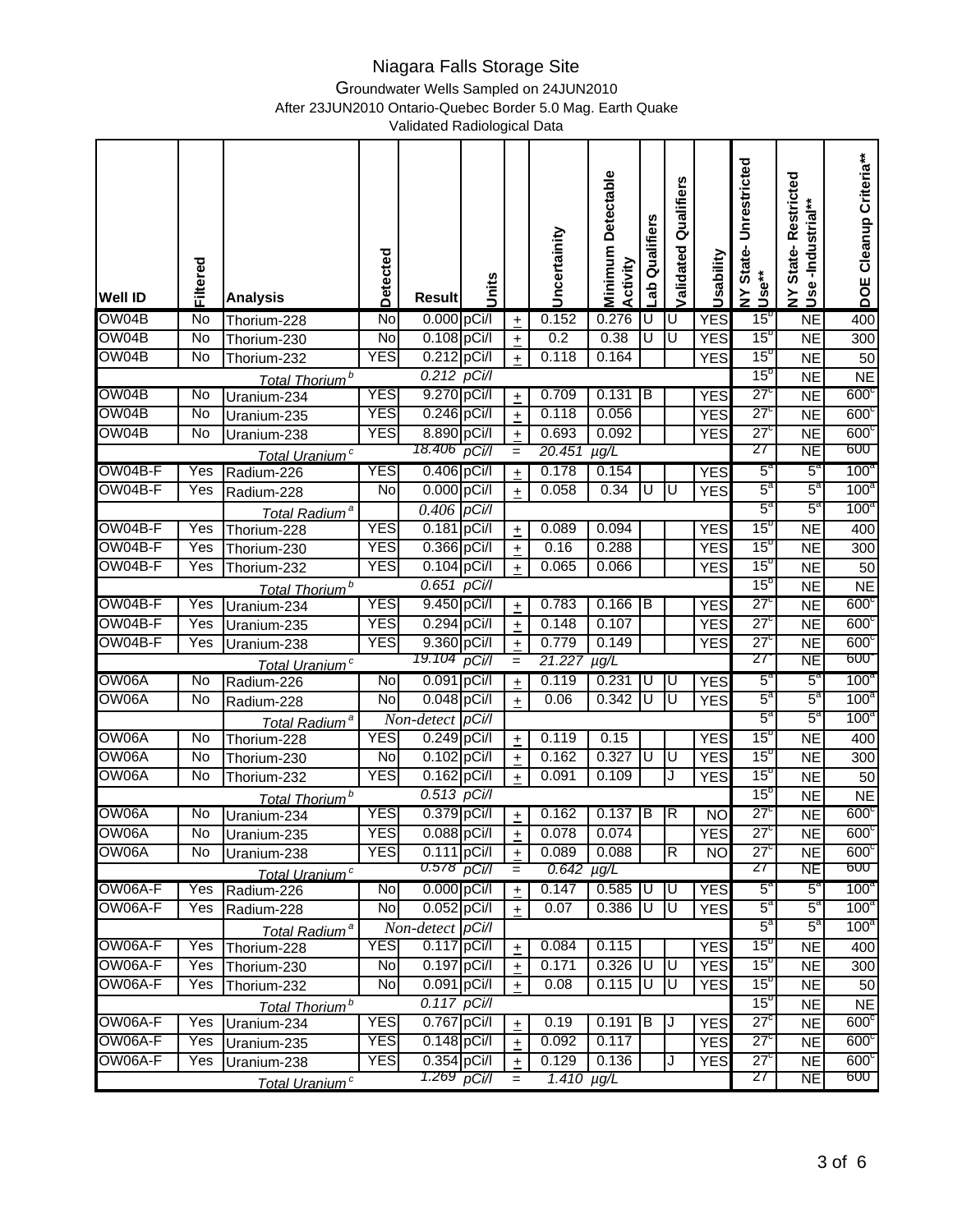Groundwater Wells Sampled on 24JUN2010

After 23JUN2010 Ontario-Quebec Border 5.0 Mag. Earth Quake

| <b>Well ID</b>      | Filtered       | <b>Analysis</b>            | Detected                 | <b>Result</b>              | Units    |                      | Uncertainity      | <b>Detectable</b><br>Minimum<br>Activity | Qualifiers<br>ab        | Validated Qualifiers | Usability  | State-Unrestricted<br>Use <sup>**</sup><br>≽ | State-Restricted<br>Use-Industrial**<br>$\boldsymbol{\Sigma}$ | DOE Cleanup Criteria**  |
|---------------------|----------------|----------------------------|--------------------------|----------------------------|----------|----------------------|-------------------|------------------------------------------|-------------------------|----------------------|------------|----------------------------------------------|---------------------------------------------------------------|-------------------------|
| OW06B               | No             | Radium-226                 | No                       | 0.163 pCi/l                |          | $\boldsymbol{+}$     | 0.193             | 0.383                                    | U                       | U                    | <b>YES</b> | $5^a$                                        | $5^{\circ}$                                                   | $100^4$                 |
| OW06B               | $\overline{N}$ | Radium-228                 | <b>YES</b>               | 0.792 pCi/l                |          | $\pm$                | 0.066             | 0.412                                    |                         |                      | <b>YES</b> | $5^a$                                        | $5^a$                                                         | 100 <sup>a</sup>        |
|                     |                | Total Radium <sup>a</sup>  |                          | $0.792$ pCi/l              |          |                      |                   |                                          |                         |                      |            | $5^{\text{a}}$                               | $5^a$                                                         | 100 <sup>a</sup>        |
| OW06B               | No             | Thorium-228                | <b>YES</b>               | 0.244 pCi/l                |          | $\boldsymbol{+}$     | 0.113             | 0.143                                    |                         |                      | <b>YES</b> | $15^{\circ}$                                 | N <sub>E</sub>                                                | 400                     |
| OW06B               | No             | Thorium-230                | <b>YES</b>               | 0.696 pCi/l                |          | $\pm$                | 0.188             | 0.295                                    |                         |                      | <b>YES</b> | 15 <sup>o</sup>                              | <b>NE</b>                                                     | 300                     |
| OW06B               | No             | Thorium-232                | No                       | 0.105 pCi/l                |          | $\ddot{\phantom{1}}$ | 0.095             | 0.139                                    | U                       | Ū                    | <b>YES</b> | 15 <sup>o</sup>                              | <b>NE</b>                                                     | 50                      |
|                     |                | Total Thorium <sup>b</sup> |                          | 0.940 pCi/l                |          |                      |                   |                                          |                         |                      |            | 15 <sup>o</sup>                              | <b>NE</b>                                                     | N <sub>E</sub>          |
| OW06B               | $\overline{N}$ | Uranium-234                | <b>YES</b>               | 4.310 pCi/l                |          | $\pm$                | 0.519             | 0.281                                    | ΙB                      |                      | <b>YES</b> | $27^{\circ}$                                 | <b>NE</b>                                                     | 600 <sup>c</sup>        |
| OW06B               | No             | Uranium-235                | No                       | $0.201$ pCi/l              |          | $\ddot{}$            | 0.154             | 0.202                                    | ᠊ᡨ                      | Ū                    | <b>YES</b> | $27^{\circ}$                                 | $\overline{NE}$                                               | 600 <sup>c</sup>        |
| OW06B               | No             | Uranium-238                | <b>YES</b>               | 3.480 pCi/l                |          | $\pm$                | 0.47              | 0.27                                     |                         |                      | <b>YES</b> | $27^{\circ}$                                 | <b>NE</b>                                                     | 600 <sup>c</sup>        |
|                     |                | Total Uranium <sup>c</sup> |                          | 7.790                      | pCi/l    | $=$                  | $8.656$ $\mu$ g/L |                                          |                         |                      |            | 27                                           | <b>NE</b>                                                     | 600 <sub>o</sub>        |
| OW06B-F             | Yes            | Radium-226                 | <b>YES</b>               | 0.401 pCi/l                |          | $\ddot{}$            | 0.22              | 0.384                                    |                         |                      | <b>YES</b> | $5^{\circ}$                                  | $5^{\circ}$                                                   | 100 <sup>a</sup>        |
| OW06B-F             | Yes            | Radium-228                 | <b>YES</b>               | 0.706 pCi/l                |          | $\pm$                | 0.071             | 0.506                                    |                         |                      | <b>YES</b> | $5^a$                                        | $5^{\circ}$                                                   | 100 <sup>a</sup>        |
|                     |                | Total Radium <sup>a</sup>  |                          | 1.412                      | $p$ Ci/l |                      |                   |                                          |                         |                      |            | $5^{\rm a}$                                  | $5^{\circ}$                                                   | 100 <sup>a</sup>        |
| OW06B-F             | Yes            | Thorium-228                | No                       | 0.000 pCi/l                |          | $\pm$                | 0.11              | 0.201                                    | U                       | U                    | <b>YES</b> | $15^{\circ}$                                 | N <sub>E</sub>                                                | 400                     |
| OW06B-F             | Yes            | Thorium-230                | No                       | $0.112$ pCi/l              |          | $\pm$                | 0.135             | 0.293                                    | U                       | U                    | <b>YES</b> | 15 <sup>o</sup>                              | <b>NE</b>                                                     | 300                     |
| OW06B-F             | Yes            | Thorium-232                | <b>YES</b>               | 0.070 pCi/l                |          | $\pm$                | 0.055             | 0.053                                    |                         |                      | <b>YES</b> | 15 <sup>o</sup>                              | <b>NE</b>                                                     | 50                      |
|                     |                | Total Thorium <sup>b</sup> |                          | 0.070 pCi/l                |          |                      |                   |                                          |                         |                      |            | 15 <sup>o</sup>                              | <b>NE</b>                                                     | N <sub>E</sub>          |
| OW06B-F             | Yes            | Uranium-234                | <b>YES</b>               | 4.420 pCi/l                |          | $\pm$                | 0.529             | 0.091                                    | ΤB                      |                      | <b>YES</b> | $27^{\circ}$                                 | <b>NE</b>                                                     | 600 <sub>c</sub>        |
| OW06B-F             | Yes            | Uranium-235                | No                       | 0.049 pCi/l                |          | $\pm$                | 0.096             | 0.147                                    | $\overline{\mathsf{U}}$ | ΙU                   | <b>YES</b> | $27^{\circ}$                                 | <b>NE</b>                                                     | 600 <sub>c</sub>        |
| OW06B-F             | Yes            | Uranium-238                | <b>YES</b>               | 3.160 pCi/l                |          | $\pm$                | 0.452             | 0.138                                    |                         |                      | <b>YES</b> | $27^{\circ}$                                 | <b>NE</b>                                                     | 600 <sub>c</sub>        |
|                     |                | Total Uranium <sup>c</sup> |                          | 7.580                      | pCi/l    | $=$                  | 8.422             | $\mu g/L$                                |                         |                      |            | 27                                           | <b>NE</b>                                                     | 600                     |
| OW15A               | No             | Radium-226                 | No                       | $0.257$ pCi/l              |          | $\pm$                | 0.191             | 0.321                                    | U                       | IU                   | YES        | $5^{\circ}$                                  | $5^{\circ}$                                                   | $100^\circ$             |
| OW15A               | No             | Radium-228                 | <b>YES</b>               | 1.430 pCi/l                |          | $\pm$                | 0.063             | 0.415                                    |                         |                      | <b>YES</b> | $5^{\circ}$                                  | $5^{\circ}$                                                   | 100 <sup>a</sup>        |
|                     |                | Total Radium <sup>a</sup>  |                          | 1.430                      | pCi/l    |                      |                   |                                          |                         |                      |            | $5^{\circ}$                                  | $5^{\circ}$                                                   | 100 <sup>a</sup>        |
| OW15A               | No             | Thorium-228                | <b>YES</b>               | 0.293 pCi/l                |          | $\ddot{}$            | 0.132             | 0.169                                    |                         |                      | <b>YES</b> | $15^{\circ}$                                 | <b>NE</b>                                                     | 400                     |
| OW15A               | No             | Thorium-230                | <b>YES</b>               | 0.432 pCi/l                |          | $\ddot{}$            | 0.213             | 0.37                                     |                         |                      | <b>YES</b> | 15 <sup>o</sup>                              | <b>NE</b>                                                     | 300                     |
| OW15A               | No             | Thorium-232                | <b>YES</b>               | 0.304 pCi/l                |          | $\pm$                | 0.131             | 0.164                                    |                         |                      | <b>YES</b> | $15^{\circ}$                                 | <b>NE</b>                                                     | 50                      |
|                     |                | Total Thorium <sup>b</sup> |                          | $1.029$ pCi/l              |          |                      |                   |                                          |                         |                      |            | $15^{\circ}$                                 | <b>NE</b>                                                     | N <sub>E</sub>          |
| OW15A               | No             | Uranium-234                | <b>YES</b>               | 0.836 pCi/l                |          | $\pm$                | 0.215             | 0.195                                    | B                       | J                    | <b>YES</b> | $27^{\circ}$                                 | <b>NE</b>                                                     | 600 <sup>c</sup>        |
| OW15A               | $\overline{N}$ | Uranium-235                | YES                      | $0.145$ pCi/l              |          | $\pm$                | 0.105             | 0.134                                    |                         |                      | <b>YES</b> | $27^{\circ}$                                 | <b>NE</b>                                                     | 600 <sub>c</sub>        |
| OW15A               | No             | Uranium-238                | <b>YES</b>               | 0.249 pCi/l                |          | $\pm$                | 0.136             | 0.166                                    |                         | J                    | <b>YES</b> | $27^{\circ}$                                 | <b>NE</b>                                                     | 600 <sub>c</sub>        |
|                     |                | Total Uranium <sup>c</sup> |                          | 1.230 pCi/l                |          | $=$                  | 1.367             | $\mu g/L$                                |                         |                      |            | 27                                           | <b>NE</b>                                                     | 600                     |
| OW15A-F             | Yes            | Radium-226                 | No                       | $0.141$ pCi/l              |          | $\pm$                | 0.135             | 0.241                                    | D                       | J                    | <b>YES</b> | $5^{\circ}$                                  | $5^{\circ}$                                                   | 100 <sup>a</sup>        |
| OW15A-F             | Yes            | Radium-228                 | No                       | 0.066 pCi/l                |          | $\ddot{}$            | 0.052             | 0.29                                     | U                       | π                    | <b>YES</b> | $5^{\circ}$                                  | $5^{\circ}$                                                   | 100 <sup>a</sup>        |
|                     |                | Total Radium <sup>a</sup>  |                          | Non-detect pCi/l           |          |                      |                   |                                          |                         |                      |            | $5^{\mathrm{a}}$                             | $5^a$                                                         | 100 <sup>a</sup>        |
| OW15A-F             | Yes            | Thorium-228                | <b>YES</b>               | 0.189 pCi/l                |          | $\ddot{}$            | 0.095             | 0.115                                    |                         |                      | <b>YES</b> | 15 <sup>o</sup>                              | <b>NE</b>                                                     | 400                     |
| OW15A-F             | Yes            | Thorium-230                | <b>YES</b>               | 0.481 pCi/l                |          | $\ddot{}$            | 0.197             | 0.337                                    |                         |                      | <b>YES</b> | 15 <sup>o</sup>                              | <b>NE</b>                                                     | 300                     |
| OW15A-F             | Yes            | Thorium-232                | No                       | 0.101 pCi/l                |          | $+$                  | 0.085             | 0.119                                    | U                       | U                    | <b>YES</b> | $15^{\circ}$                                 | <b>NE</b>                                                     | 50                      |
|                     |                | Total Thorium <sup>b</sup> |                          | $0.670$ pCi/l              |          |                      |                   |                                          |                         |                      |            | 15 <sup>o</sup>                              | <b>NE</b>                                                     | <b>NE</b>               |
| OW <sub>15A-F</sub> | Yes            | Uranium-234                | <b>YES</b>               | 0.494 pCi/l                |          | $+$                  | 0.189             | $0.232$ B                                |                         | J                    | <b>YES</b> | $27^{\circ}$                                 | <b>NE</b>                                                     | 600 <sup>c</sup>        |
| OW15A-F             | Yes            | Uranium-235                | <b>YES</b><br><b>YES</b> | 0.115 pCi/l                |          | $\pm$                | 0.088             | 0.112                                    |                         |                      | <b>YES</b> | $27^{\circ}$                                 | <b>NE</b>                                                     | 600 <sub>c</sub>        |
| OW15A-F             | Yes            | Uranium-238                |                          | 0.161 pCi/l<br>0.770 pCi/l |          | $\pm$                | 0.102             | 0.126                                    |                         | J                    | YES        | $27^{\circ}$<br>27                           | <b>NE</b>                                                     | 600 <sup>c</sup><br>600 |
|                     |                | Total Uranium <sup>c</sup> |                          |                            |          | $=$                  | $0.856$ $\mu$ g/L |                                          |                         |                      |            |                                              | <b>NE</b>                                                     |                         |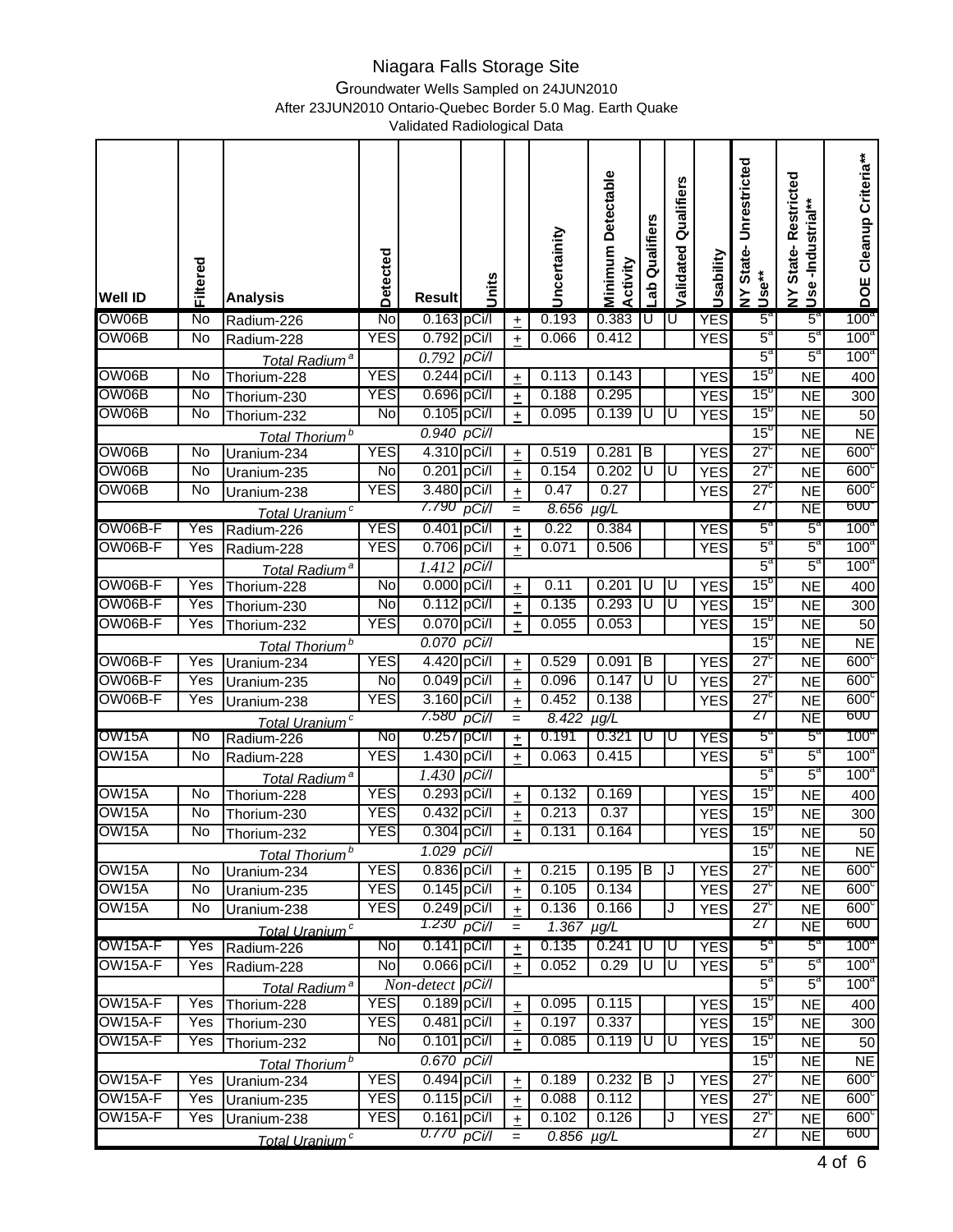Groundwater Wells Sampled on 24JUN2010

After 23JUN2010 Ontario-Quebec Border 5.0 Mag. Earth Quake

Validated Radiological Data

### Column Headings:

| Well ID -NFSS Well Identifier | "-F" denotes sample was field filtered                                                                                                    |                                                                                                                                                                                                              |
|-------------------------------|-------------------------------------------------------------------------------------------------------------------------------------------|--------------------------------------------------------------------------------------------------------------------------------------------------------------------------------------------------------------|
| Filtered -                    | Yes = Field filtered with in-line 0.45 micron filter<br>$No = Not filtered$<br>*Well #: 863 purged dry before obtaining a filtered sample |                                                                                                                                                                                                              |
|                               | Analysis - radiological isotope analysis:                                                                                                 |                                                                                                                                                                                                              |
|                               | Radiological Isotope                                                                                                                      | Method                                                                                                                                                                                                       |
|                               | Radium-226                                                                                                                                | SM 7500 Ra B M                                                                                                                                                                                               |
|                               | Radium-228                                                                                                                                | <b>EPA 904</b>                                                                                                                                                                                               |
|                               | Thorium-228, 230 and 232                                                                                                                  | LANL ER 200 M                                                                                                                                                                                                |
|                               | Uranium-234, 235 and 238                                                                                                                  | ASTM D 3972/DOE U-02                                                                                                                                                                                         |
| Detected -                    | Units: pCi/l -Pico curies per liter<br>Uncertainty -Calculated +/- of radiological result                                                 | YES =radiological isotope detected (Result) above Minimum Detection Activity<br>No = radiological isotope not detected above Minimum Detectable Activity                                                     |
|                               |                                                                                                                                           | Minimum Detectable Activity - Minimum detectable activity for that radiological isotope.                                                                                                                     |
| Lab Qualifiers -              | U - non-detect                                                                                                                            | Blank/Empty field - finding above minimum detectable activity<br>B - method blank result exceeds minimum detectable activity                                                                                 |
| Validated Qualifiers -        |                                                                                                                                           |                                                                                                                                                                                                              |
|                               | U - non-detect                                                                                                                            | Blank/Empty field - finding above minimum detectable activity<br>J - estimated value for finding above minimum detectable activity<br>R- finding rejected due to possible bias from laboratory contamination |
|                               | Usability: YES - data finding is usable<br>NO - data finding is not usable                                                                |                                                                                                                                                                                                              |
|                               |                                                                                                                                           |                                                                                                                                                                                                              |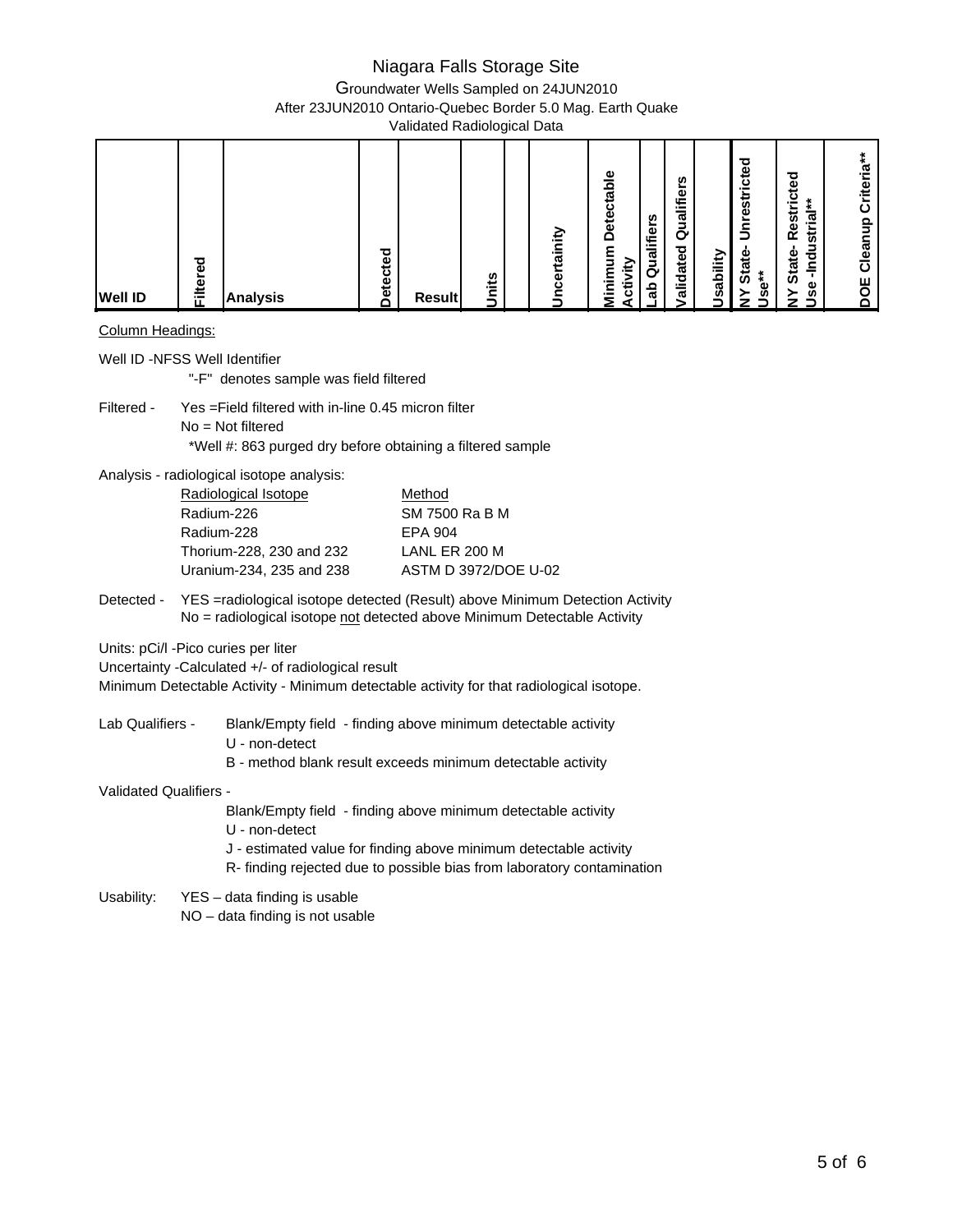Groundwater Wells Sampled on 24JUN2010

After 23JUN2010 Ontario-Quebec Border 5.0 Mag. Earth Quake

Validated Radiological Data

**\*\* Groundwater at NFSS is not a drinking water source.** 

 **The above federal and state regulation concentrations are for comparative purposes only.**

#### Federal Regulations:

National Primary Drinking Water Regulations 40CFR141.62&63

#### US Dept of Energy:

USDOE derived concentration guide (USDOE Order 5400.5) for drinking water.

NE - Not Established

#### New York State:

New York State Standards -Water Quality Criteria (class GA) per 6 NYCRR, Part 703.

NE - Not Established

a. Applies to the sum of Ra-226 and Ra-228

b. "Adjusted" gross alpha MCL of 15 pCi/, including Thorium isotopes, excluding radon and uranium

- -National Primary Drinking Water Regulations; Radionuclide; Final Rule (Federal Register -December 7, 2000)
- c. Sum of Uranium Isotopes (27 pCi/l or 30 µg/L).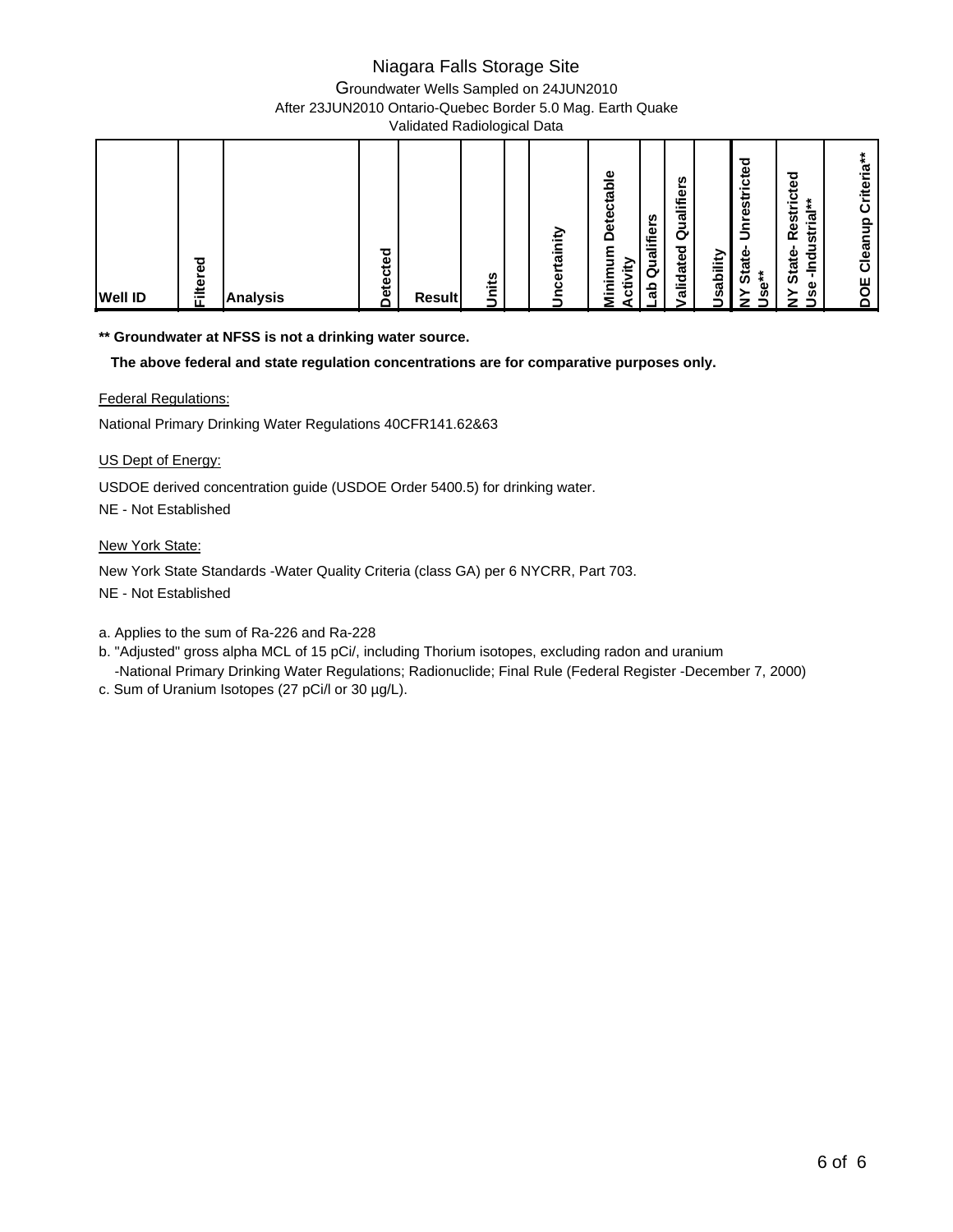

#### **MEMORANDUM**



During our September 12, 2003 conference call on potential COCs in the IWCS, we discussed cesium contamination and how we might arrive at a reasonable concentration in the soils within the IWCS. We conducted a quick review of the historical documents that we have and offer the following as a potential "cesium source term" in the IWCS for modeling purposes.

 $\geq$  29,000 cubic yards at ~8 pCi/g – placed in the northern section of the IWCS

The above is based on the following:

- The 1980 "Comprehensive Radiological Characterization of the DOE-Niagara Falls Storage Site" identifies the primary radiological contaminant in the northwest portion of the site as being cesium-137. They cite data for that area of Cesium activities up to 59,000 pCi/g although they do indicate that the cesium was swamping the detectors and not allowing detection of other radionuclides. The earlier 1979 progress report (Battelle 1979) indicates that two locations had Cs-137 contamination ranging from1,200 pCi/g to 208,000 pCi/g depending on the depth and replicate number. According to the Battelle Hazard Assessment, the volume of the contaminated soil is only 2  $yd^3$ . However documents from the subsequent years consistently show a large area of contamination in the 'Baker-Smith' area. It would appear as if there may have been as much as several thousand cubic yards affected by Cs-137.
- The 1984 "Comprehensive Radiological Survey Off-Site Property G Niagara Falls Storage Site Lewiston, New York" identifies cesium as being one of the contaminants of property G. The levels at property G are much lower than those in the Baker Smith area (Northwest) with maximum activities around 3-5 pCi/g and most being below 1 pCi/g. However they did discover one 'spark-gap' with a high cesium content  $(27.4 \mu C)$  of Cs-137). The Property G soils would then appear to be essentially at background from a total volume perspective.
- In addition to the northwest quadrant of the site, Cs-137 was found in the northeast quadrant in the "New Naval Dump" area (between O and N streets east of Campbell St). Only 3 samples in this area exceeded background and a maximum detection of 220 pCi/g was found. The volume of soil material removed from this area is about 4,000 yd<sup>3</sup> (ANL June 1983 action memorandum). Because only three detections of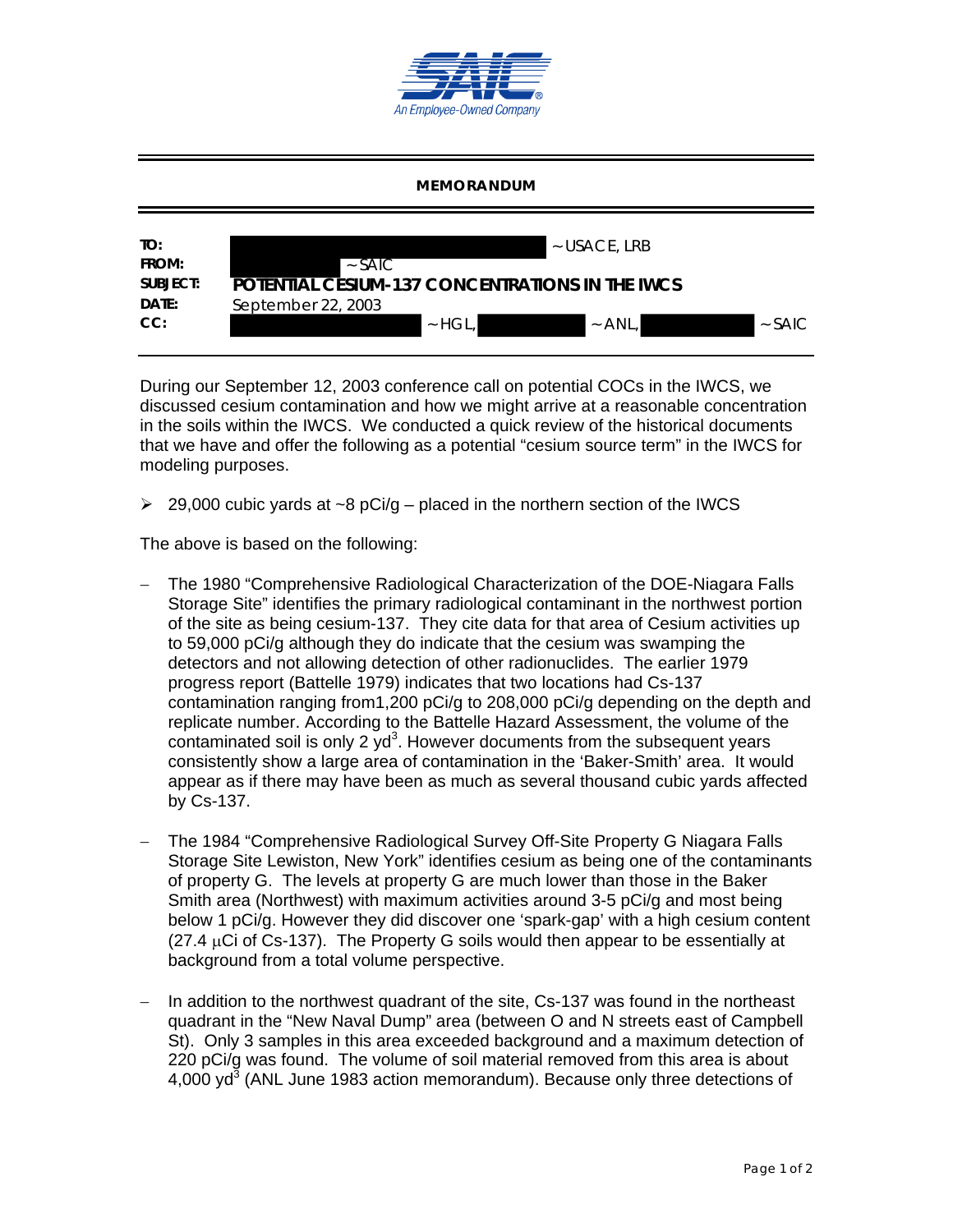

cesium were identified, SAIC assumed the Cs-137 concentration in much of it would be at or below 1 pCi/g.

- In the southwest quadrant (South of O St and West of Campbell) Cs-137 activities up to an order of magnitude above background were found. This would put the levels at about 3 pCi/g. These levels were encountered near the central ditch and along R St. east of the central ditch. Roughly 35,000 yd<sup>3</sup> of material was removed from both the central ditch and west ditch in 1983. Assuming that 60% (the proportion of the length of ditch remediated) of that was from the Central Ditch which did contain cesium, 21,000 yd<sup>3</sup> of soil with cesium was moved to the IWCF.
- No reported analyses for the southeast quadrant are above background for Cs-137.

Assuming that the Baker-Smith volume (~4000 yd<sup>3</sup> based on comparisons of the area excavated with the New Naval Dump) averaged 40 pCi/g, that the New Naval Dump soils were at 1 pCi/g average and that the central ditch soils were at 3 pCi/g would give a roughly 29,000 yd<sup>3</sup> of soil averaging 8 pCi/g Cs-137. A further assumption could be made that because of the timeframes of most of these relocations the material was placed in the northern portion of the IWCF.

| <b>Area Remediated</b>           | <b>Cs-137 Concentration</b> | Volume $(yd3)$ |  |  |  |  |
|----------------------------------|-----------------------------|----------------|--|--|--|--|
|                                  | (pCi/g)                     |                |  |  |  |  |
| <b>Baker Smith</b>               | 40                          | 4,000          |  |  |  |  |
| New Naval Dump                   |                             | 4,000          |  |  |  |  |
| <b>Central Ditch</b>             | ว                           | 21,000         |  |  |  |  |
| <b>Resulting average in IWCS</b> |                             |                |  |  |  |  |
| Northern Section of the          | ~8                          | 29,000         |  |  |  |  |
| <b>IWCS</b>                      |                             |                |  |  |  |  |

The table below summarizes the contributions to the cesium source term.

### References:

- ANL, 1983, *Action Description Memorandum, Niagara Falls Storage Site Proposed Interim Remedial Actions for FY 1983-85 Accelerated Program*, Argonne National Lab, June.
- Battelle, 1979, *Fifth Progress Report on Radiological Survey of the DOE-Niagara Falls Site*, December 1979.

Battelle, 1980 *A Comprehensive Radiological Characterization of the DOE-Niagara Falls Storage Site,* March 1980

- Battelle, 1981, *A Comprehensive Characterization and Hazard Assessment of the DOE-Niagara Falls Storage Site,* June 1981
- Berger, 1984, *Comprehensive Radiological Survey, Off-Site Property G, Niagara Falls Storage Site Lewiston, New York*, Oak Ridge Associated Universities, April 1984.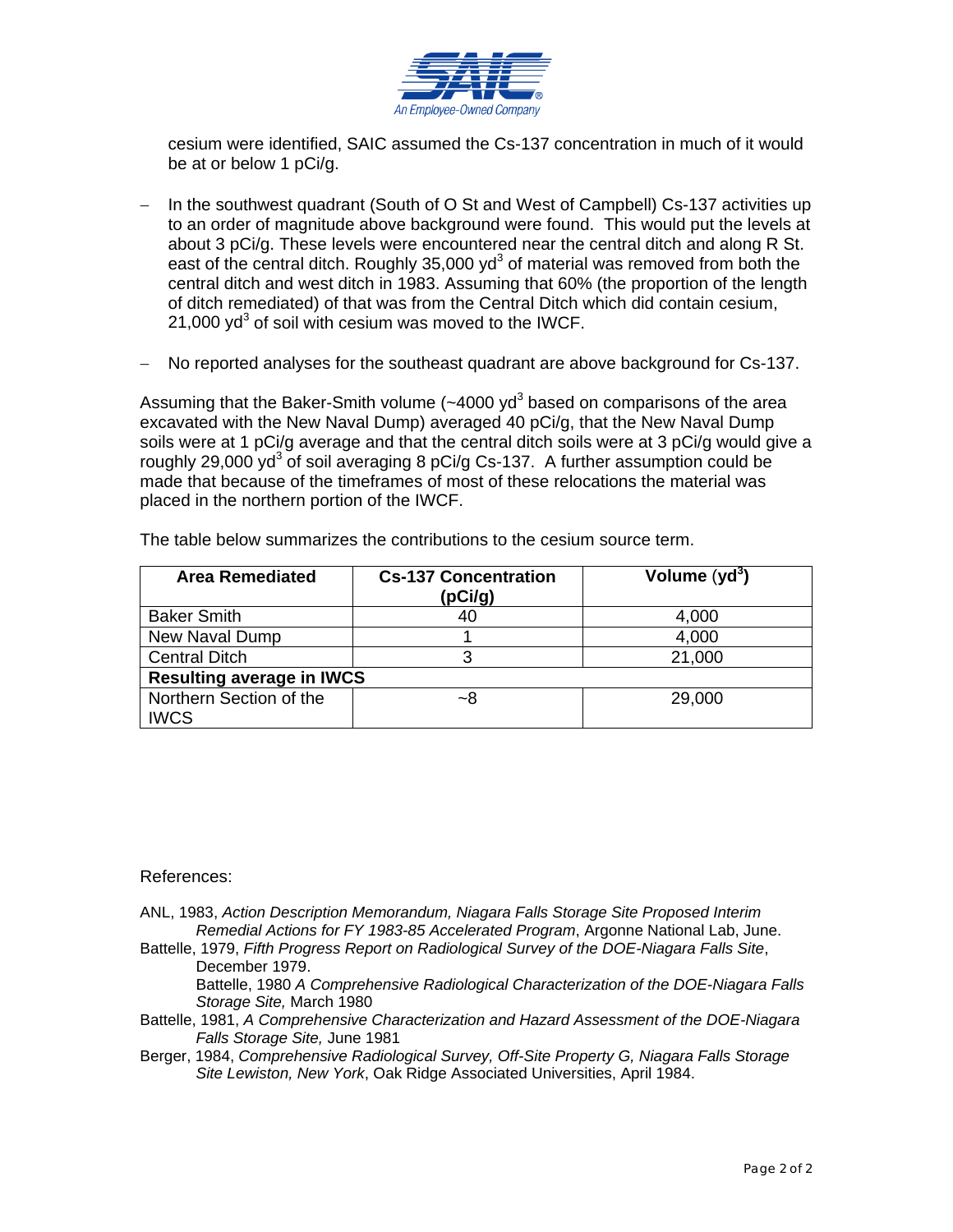| NFSS Well ID*      | <b>CAS Number</b> | <b>Analyte</b>    | <b>Result</b> | <b>Units</b> | Qualifier*  |
|--------------------|-------------------|-------------------|---------------|--------------|-------------|
| 201A               | 13981-16-3        | Plutonium-238     | $-0.014$      | pCi/L        | U           |
| 201A               | OER-100-70        | Plutonium-239/240 | $-0.014$      | pCi/L        | U           |
| 201A               | 14133-76-7        | Technetium-99     | 8.570         | pCi/L        | U           |
| 201A               | 10045-97-3        | Cesium-137        | 0.106         | pCi/L        | U           |
| 201A               | 10098-97-2        | Strontium-90      | 0.053         | pCi/L        | $\mathbf U$ |
| 201A               | 10028-17-8        | Tritium           | $-43.900$     | pCi/L        | U           |
| BH <sub>49</sub> A | 13981-16-3        | Plutonium-238     | $-0.067$      | pCi/L        | U           |
| BH <sub>49</sub> A | OER-100-70        | Plutonium-239/240 | $-0.040$      | pCi/L        | U           |
| BH <sub>49</sub> A | 14133-76-7        | Technetium-99     | 3.040         | pCi/L        | U           |
| BH <sub>49</sub> A | 10045-97-3        | Cesium-137        | 1.430         | pCi/L        | U           |
| BH <sub>49</sub> A | 10098-97-2        | Strontium-90      | 0.025         | pCi/L        | U           |
| BH <sub>49</sub> A | 10028-17-8        | Tritium           | 59.800        | pCi/L        | $\mathbf U$ |
| BH <sub>49</sub> A |                   | Uranium-233/234   | 10.900        | pCi/L        |             |
| BH <sub>49</sub> A | 13982-70-2        | Uranium-235/236   | 0.562         | pCi/L        |             |
| BH <sub>49</sub> A | 7440-61-1         | Uranium-238       | 9.860         | pCi/L        |             |
| OW11B              | 13981-16-3        | Plutonium-238     | $-0.013$      | pCi/L        | U           |
| OW11B              | OER-100-70        | Plutonium-239/240 | 0.000         | pCi/L        | $\mathbf U$ |
| OW11B              | 14133-76-7        | Technetium-99     | $-6.720$      | pCi/L        | $\mathbf U$ |
| OW11B              | 10045-97-3        | Cesium-137        | 0.075         | pCi/L        | $\mathbf U$ |
| OW11B              | 10098-97-2        | Strontium-90      | $-0.008$      | pCi/L        | ${\bf U}$   |
| OW11B              | 10028-17-8        | Tritium           | 164.000       | pCi/L        | $\mathbf U$ |
| OW11B              |                   | Uranium-233/234   | 87.600        | pCi/L        |             |
| OW11B              | 13982-70-2        | Uranium-235/236   | 4.270         | pCi/L        |             |
| OW11B              | 7440-61-1         | Uranium-238       | 84.100        | pCi/L        |             |

**Table 9-1. NFSS Fall 2008 Environmental Surveillance Program Findings for Radiological Constituents in Groundwater** 

U - Compound was analyzed for but not detected.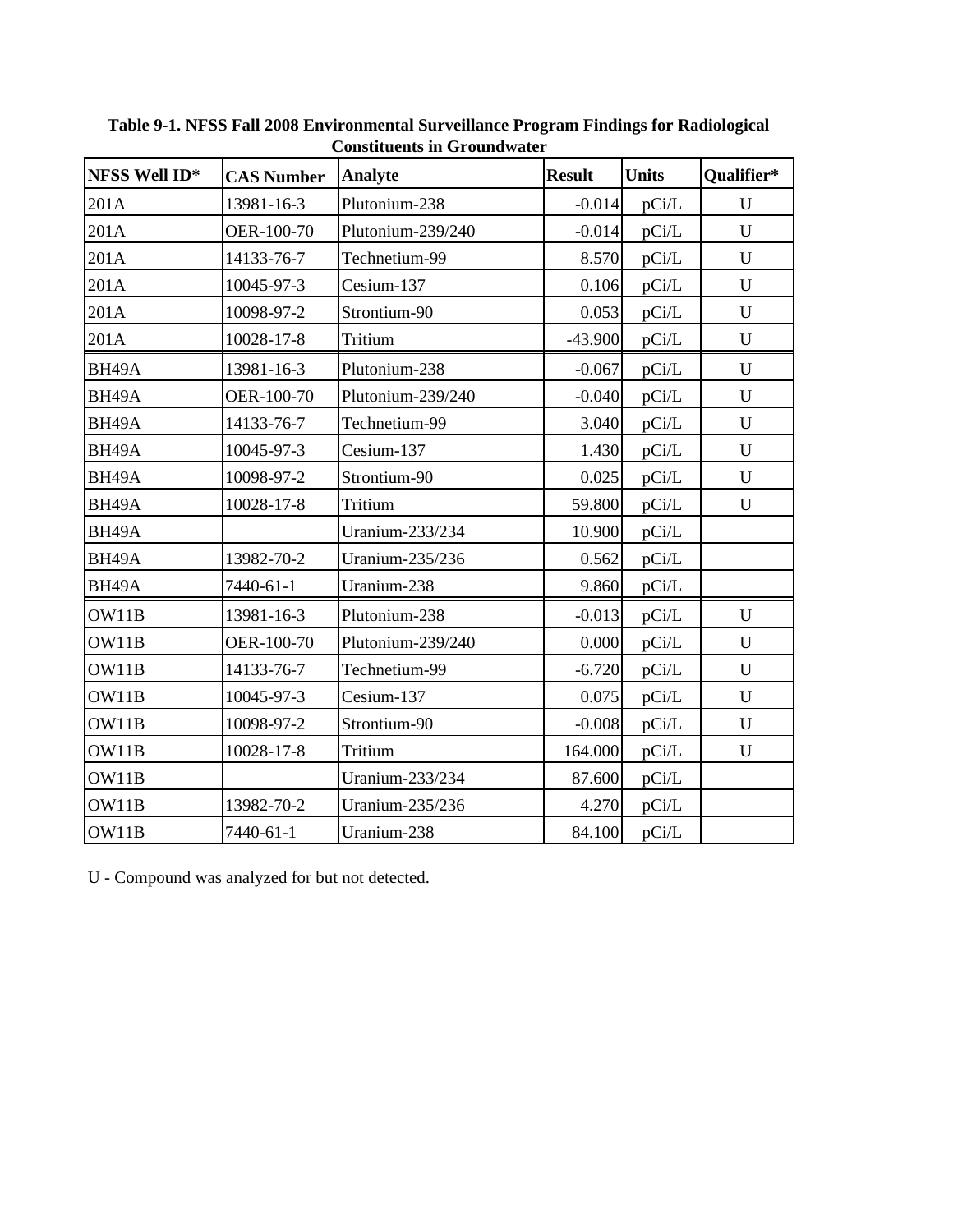| NFSS Well ID*      | <b>CAS Number</b> | <b>Analyte</b>         | <b>Result</b> | <b>Units</b> | Qualifier   |
|--------------------|-------------------|------------------------|---------------|--------------|-------------|
| 201A               | 10045-97-3        | Cesium-137             | 1.406         | pCi/L        | U           |
| 201A               | 13981-16-3        | Plutonium-238          | 0.01513       | pCi/L        | $\mathbf U$ |
| 201A               | 15117-48-3        | Plutonium-239          | 0.02561       | pCi/L        | $\mathbf U$ |
| 201A               | 14158-27-1        | Strontium-89           | $-0.88473$    | pCi/L        | $\mathbf U$ |
| 201A               | 10098-97-2        | Strontium-90           | 1.839368      | pCi/L        | $\mathbf U$ |
| 201A               |                   | <b>Total Strontium</b> | 1.242982      | pCi/L        | U           |
| BH <sub>49</sub> A | 10045-97-3        | Cesium-137             | $-0.5934$     | pCi/L        | $\mathbf U$ |
| BH <sub>49</sub> A | 13981-16-3        | Plutonium-238          | $-0.01777$    | pCi/L        | U           |
| BH <sub>49</sub> A | 15117-48-3        | Plutonium-239          | $-0.00863$    | pCi/L        | $\mathbf U$ |
| BH <sub>49</sub> A | 14158-27-1        | Strontium-89           | 0.552565      | pCi/L        | $\mathbf U$ |
| BH <sub>49</sub> A | 10098-97-2        | Strontium-90           | 1.036426      | pCi/L        | U           |
| BH <sub>49</sub> A |                   | <b>Total Strontium</b> | 1.40846       | pCi/L        | U           |
| BH <sub>49</sub> A | 13966-29-5        | Uranium-234            | 7.665         | pCi/L        |             |
| BH <sub>49</sub> A | 13982-70-2        | Uranium-235            | 0.6051        | pCi/L        |             |
| BH <sub>49</sub> A | 7440-61-1         | Uranium-238            | 6.586         | pCi/L        |             |
| BH <sub>49</sub> A |                   | <b>Total Uranium</b>   | 14.8561       | pCi/L        |             |
| OW11B              | 10045-97-3        | Cesium-137             | $-0.1617$     | pCi/L        | $\mathbf U$ |
| OW11B              | 13981-16-3        | Plutonium-238          | 0.01221       | pCi/L        | $\mathbf U$ |
| OW11B              | 15117-48-3        | Plutonium-239          | 0.02722       | pCi/L        | $\mathbf U$ |
| OW11B              | 14158-27-1        | Strontium-89           | $-0.67835$    | pCi/L        | U           |
| OW11B              | 10098-97-2        | Strontium-90           | 1.465329      | pCi/L        | U           |
| OW11B              |                   | <b>Total Strontium</b> | 1.008735      | pCi/L        | U           |
| OW11B              | 13966-29-5        | Uranium-234            | 137.9         | $pCi/L$      |             |
| OW11B              | 13982-70-2        | Uranium-235            | 12.4          | pCi/L        |             |
| OW11B              | 7440-61-1         | Uranium-238            | 123.7         | pCi/L        |             |
| OW11B              |                   | <b>Total Uranium</b>   | 274           | pCi/L        |             |

**Table 9-2. NFSS Fall 2009 Environmental Surveillance Program Findings for Radiological Constituents in Groundwater** 

U - Compound was analyzed for but not detected.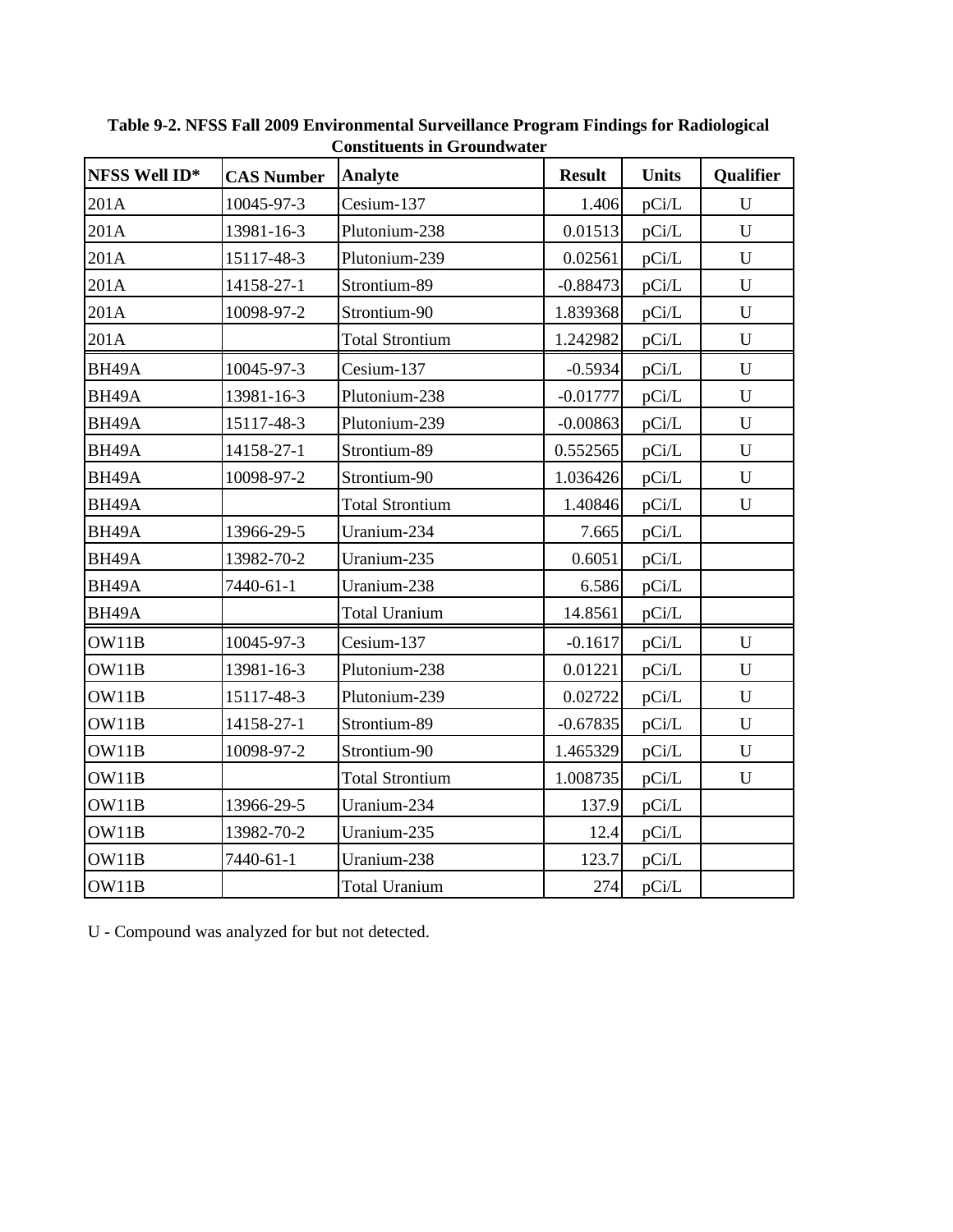|          |                |                            | <b>Medium</b>             | <b>Fraction</b> | Parameter                   | <b>Units</b>  | <b>Screening</b><br>Level | UTL <sup>1</sup> | MCL <sup>2</sup>            |
|----------|----------------|----------------------------|---------------------------|-----------------|-----------------------------|---------------|---------------------------|------------------|-----------------------------|
|          | 1              | $238$ U                    | <b>GW</b>                 | <b>RAD</b>      | Uranium-238, Dissolved      | pCi/L         | 6.32                      | 6.32             | $30 \mu g/L$ <sup>(3)</sup> |
|          | $\overline{2}$ | $234$ U                    | <b>GW</b>                 | <b>RAD</b>      | Uranium-234, Dissolved      | pCi/L         | 8.94                      | 8.94             |                             |
| $U-238$  | 3              | $230$ Th                   | <b>GW</b>                 | <b>RAD</b>      | Thorium-230, Dissolved      | pCi/L         | 0.229                     | 0.229            |                             |
|          | 4              | $^{226}Ra$                 | <b>GW</b>                 | <b>RAD</b>      | Radium-226, Dissolved       | pCi/L         | 1.31                      | 1.31             | $5^{(4)}$                   |
|          | 5              | $^{210}Pb$                 | $\mathrm{GW}$             | <b>RAD</b>      | Lead-210, Dissolved         | pCi/L         | NA                        |                  |                             |
|          | 1              | $235$ U                    | <b>GW</b>                 | <b>RAD</b>      | Uranium-235, Dissolved      | pCi/L         | 0.51                      | 0.51             |                             |
| Actinium | $\overline{2}$ | $^{231}Pa$                 | <b>GW</b>                 | <b>RAD</b>      | Protactinium-231, Dissolved | pCi/L         | <b>NA</b>                 |                  |                             |
|          | 3              | $227$ Ac                   | <b>GW</b>                 | <b>RAD</b>      | Actinium-227, Dissolved     | pCi/L         | $\rm NA$                  |                  |                             |
| Thorium  | $\mathbf{1}$   | $232$ Th                   | <b>GW</b>                 | <b>RAD</b>      | Thorium-232, Dissolved      | pCi/L         | 0.39                      | 0.39             |                             |
|          | 1              | Arsenic                    | <b>GW</b>                 | <b>METAL</b>    | Arsenic, Dissolved          | ug/L          | 10                        | 10               | 10                          |
|          | $\overline{2}$ | <b>Barium</b><br><b>GW</b> |                           | <b>METAL</b>    | Barium, Dissolved           | ug/L          | 42.8                      | 42.8             | 2,000                       |
|          | 3              | <b>Boron</b>               | <b>METAL</b><br><b>GW</b> |                 | Boron, Dissolved            | $\text{ug/L}$ | 4750                      | 4750             |                             |
| Metals   | 4              | Cadmium                    | <b>GW</b>                 | <b>METAL</b>    | Cadmium, Dissolved          | ug/L          | 2.32                      | 2.32             | 5                           |
|          | 5              | Iron                       | <b>GW</b>                 | <b>METAL</b>    | Iron, Dissolved             | ug/L          | 9280                      | 9280             |                             |
|          | 6              | Lead                       | <b>GW</b>                 | <b>METAL</b>    | Lead, Dissolved             | ug/L          | 0.935                     | 0.935            | 15                          |
|          | 7              | Molybdenum                 | <b>GW</b>                 | <b>METAL</b>    | Molybdenum, Dissolved       | $\text{ug/L}$ | 40(5)                     |                  | $40^{(5)}$                  |
|          | 8              | Manganese                  | <b>GW</b>                 | <b>METAL</b>    | Manganese, Dissolved        | $ug/L$        | 966                       | 966              |                             |
|          | $\mathbf{1}$   | <b>PCE</b>                 | <b>GW</b>                 | <b>VOA</b>      | Tetrachloroethene           | ug/L          | 5                         |                  | 5                           |
| PCE-TCE- | $\overline{2}$ | <b>TCE</b>                 | <b>GW</b>                 | <b>VOA</b>      | Trichloroethene             | ug/L          | 5                         |                  | 5                           |
| $DCE-VC$ | 3              | cis-DCE                    | $\mathrm{GW}$             | <b>VOA</b>      | cis-1,2-Dichloroethene      | ug/L          | 70                        |                  | $70\,$                      |
|          | 4              | <b>VC</b>                  | <b>GW</b>                 | <b>VOA</b>      | Vinyl chloride              | ug/L          | 1.48                      | 1.48             | $\boldsymbol{2}$            |

**Table 4.2 Summary of Contaminants of Potential Concern for Simulation**

 $\overline{\phantom{a}}$